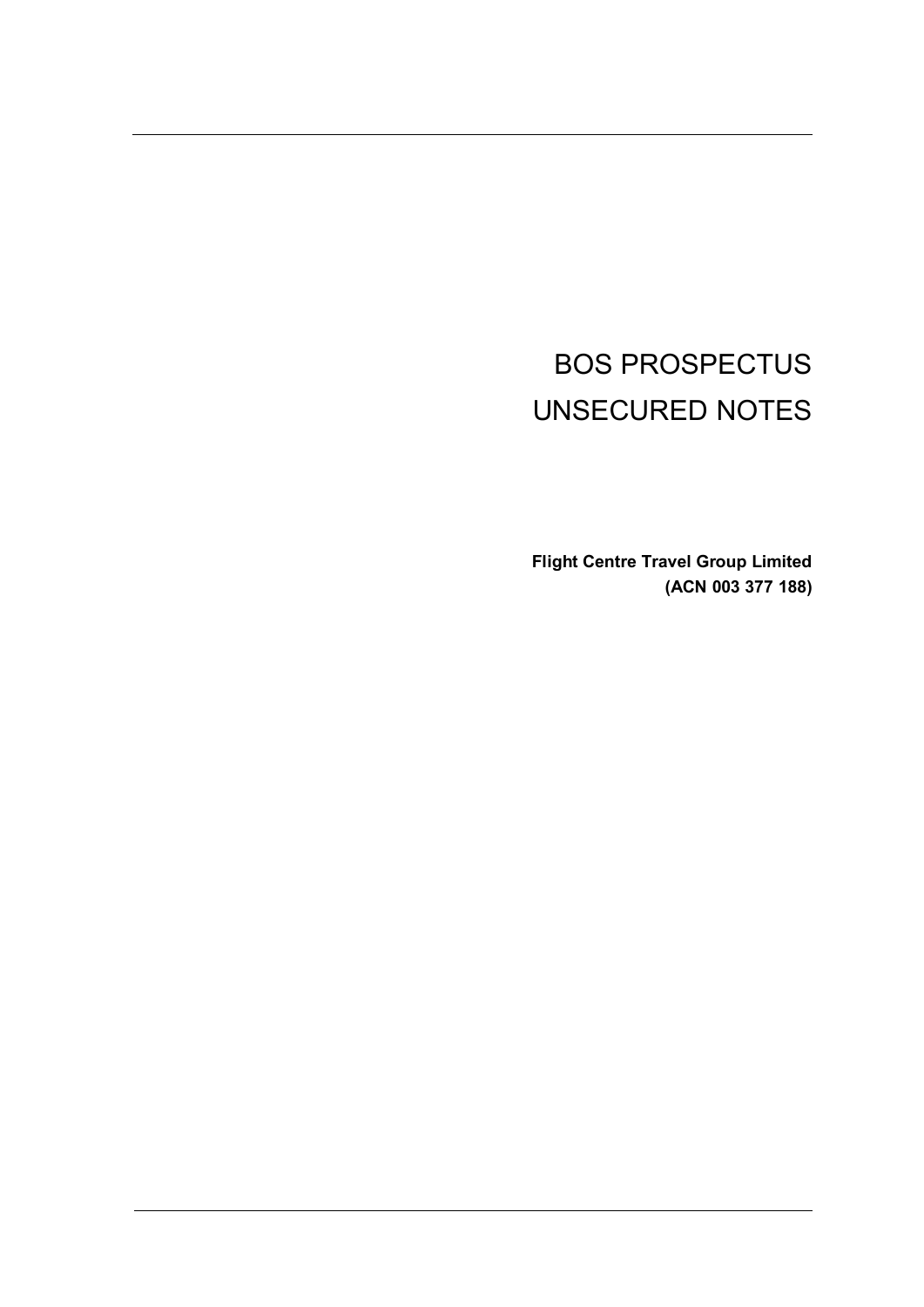## **TABLE OF CONTENTS**

| 1.  | <b>Introduction</b>                                                                 | 3        |
|-----|-------------------------------------------------------------------------------------|----------|
| 2.  | <b>Information on issue of Unsecured Notes</b>                                      | 3        |
| 3.  | <b>Overview of Special Conditions of Issue</b>                                      | 4        |
| 4.  | <b>Disclosures Relating to ASIC Regulatory Guide 69</b>                             | 7        |
| 5.  | <b>Trust Deed</b>                                                                   | 10       |
| 6.  | Information with respect to the Issuer                                              | 14       |
| 7.  | <b>Key risks</b>                                                                    | 15       |
| 8.  | Meaning of profit and profit improvements for purposes of<br><b>Unsecured Notes</b> | 23       |
| 9.  | <b>Additional Information</b>                                                       | 24       |
| 10. | Personalised application forms and instructions                                     | 26       |
| 11. | <b>Glossary</b>                                                                     | 27       |
| 12. | <b>Corporate directory</b>                                                          | 28       |
|     | <b>Annexure</b><br><b>Application Form Unsecured Notes</b>                          | 31<br>31 |
|     |                                                                                     |          |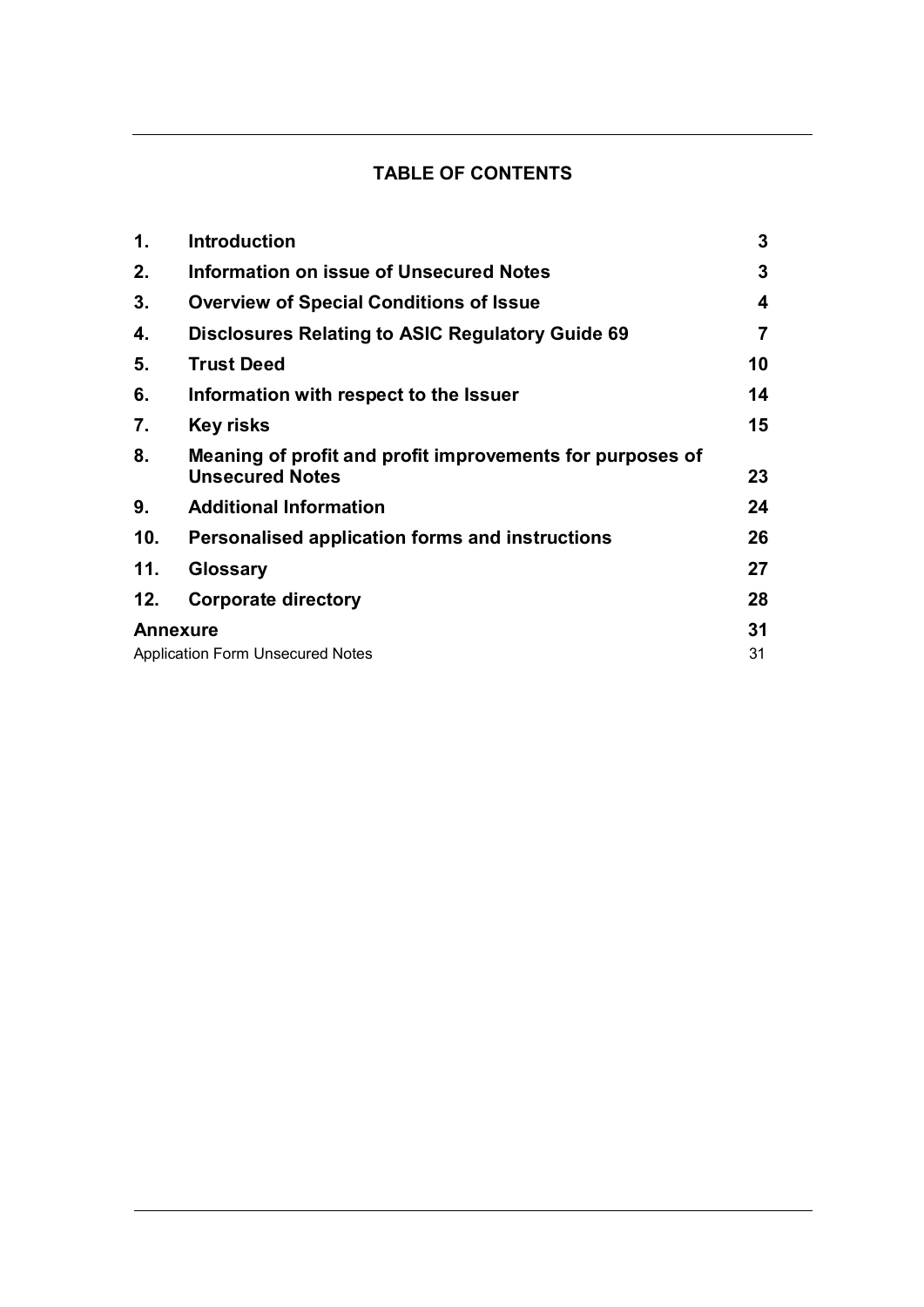## FLIGHT CENTRE TRAVEL GROUP LIMITED (ACN 003 377 188) (the Issuer)

## Registered office: Southpoint, 275 Grey Street, South Brisbane, Queensland, 4101

## **1. Introduction**

This Prospectus is dated 22 April 2022 and was lodged with the Australian Securities and Investments Commission (*ASIC*) on that date. No Unsecured Notes will be allotted or issued on the basis of this Prospectus later than 13 months after the date of this Prospectus. ASIC takes no responsibility for the contents of this Prospectus.

Attached to this document is a personalised application form for Unsecured Notes, incorporating the Special Conditions of Issue attaching to the Unsecured Notes. If you misplace the application form or the personalised information in the application form is incorrect, you should contact the Business Ownership Scheme Team by email at BOS\_Australia@flightcentre.com, who will arrange to forward another or a corrected application form to you with another copy of this Prospectus.

Where this Prospectus and accompanying application form are distributed to you electronically rather than in paper form, the electronic versions contain the same information in the same sequence as the paper Prospectus and application form lodged with the ASIC (except for minor differences allowed by the ASIC). You may request a free paper copy of this Prospectus and accompanying application form by contacting the Business Ownership Scheme Team.

The securities to which this Prospectus relates will only be issued on receipt of a personalised application form issued together with this Prospectus. For these purposes, the application form can only be downloaded from software together with this Prospectus.

The offer pursuant to this Prospectus is only available to persons receiving it within Australia.

## **2. Information on issue of Unsecured Notes**

This Prospectus is for the issue of Unsecured Notes to those Flight Centre Group shop managers or other senior managers (or their nominees) invited by the Issuer to participate in the Business Ownership Scheme.

The funds raised under this Prospectus will be used for working capital requirements of the Flight Centre Group. The Issuer does not intend to have the Unsecured Notes listed on ASX or any other authorised securities exchange. Unsecured Notes issued under this Prospectus are unsecured securities which rank equally with all other unsecured creditors of the Issuer, after the interests of the secured creditors of the Issuer, but before the interests of shareholders upon a winding up of the Issuer. The Directors believe that the Issuer will be able to repay amounts of principal and meet interest payments as they fall due.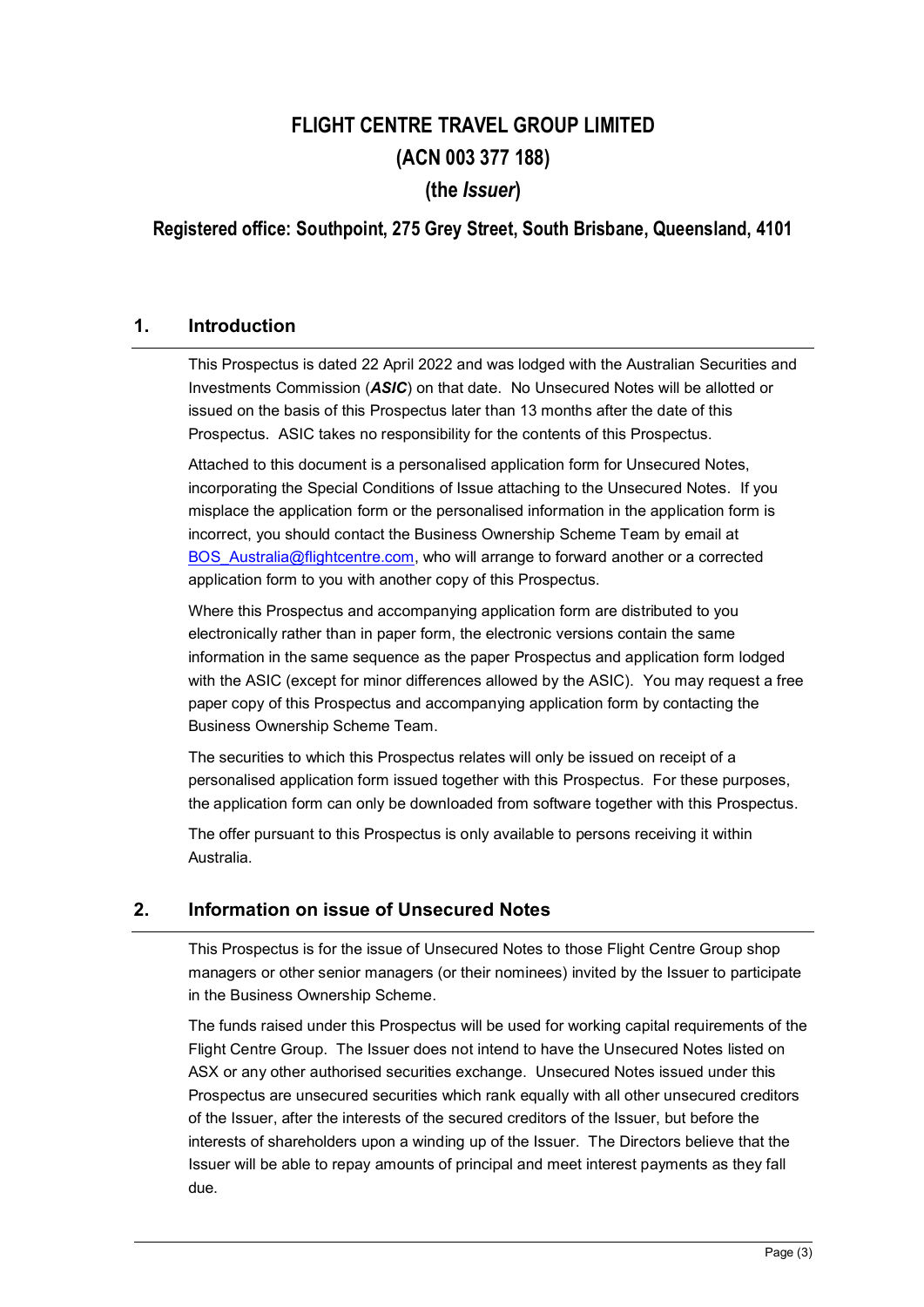The Issuer reserves the right not to accept any application or to satisfy it in part only.

Unsecured Notes are issued under the Trust Deed. The Trust Deed provides for Special Conditions of Issue to be attached to the Unsecured Notes.

Interest on the Unsecured Notes is payable by reference to the relevant shop or business unit profits, or, in the case of certain approved shop or business units, profit improvements of the business. Accordingly, there may be no interest payable if there are no such profits, or profit improvements. No particular level of interest return is promised or guaranteed by any person.

## **3. Overview of Special Conditions of Issue**

The Special Conditions of Issue are set out in their entirety in the personalised application form. They include conditions such as:

#### **3.1 Acquisition of Unsecured Note**

Unsecured Notes are issued with respect to nominated business units being a particular shop, group of shops or other discrete business unit within the Flight Centre Group. The relevant business unit for you is specified in Schedule 2 of your personalised application form.

The Unsecured Noteholder must pay to the Issuer an amount equal to the face value of the Unsecured Note as specified in the Special Conditions of Issue. The Issuer will issue a certificate evidencing the ownership of the Unsecured Note by the Unsecured Noteholder. However, if an Unsecured Noteholder enters into a Funding Arrangement which requires the Company to hold the Unsecured Note certificate in escrow, the Company may agree to hold the Unsecured Note certificate in escrow. If payment is not received by the Issuer within the required time, the holder of the Unsecured Note will be deemed not to have been issued the Unsecured Note and any agreement for the issue of the Unsecured Note will be voidable at the option of the Issuer.

#### **3.2 Redemption of Unsecured Note**

Redemption of any Unsecured Note for its face value occurs under the Special Conditions of Issue:

- upon termination of the employment of the relevant manager for any reason;
- upon notice in writing from the holder requesting redemption or repayment of the Unsecured Note;
- upon notice in writing from the Issuer advising that redemption or repayment of the Unsecured Note will occur on a certain date; or
- upon the 10<sup>th</sup> anniversary of the date of issue of the Unsecured Note,

whichever occurs first.

If the relevant manager ceases to be involved in the day to day management of the business unit in respect of which the Unsecured Note is issued, the Issuer may:

- require the Unsecured Noteholder to redeem the Unsecured Note;
- amend the Special Conditions of Issue to refer to another business unit; or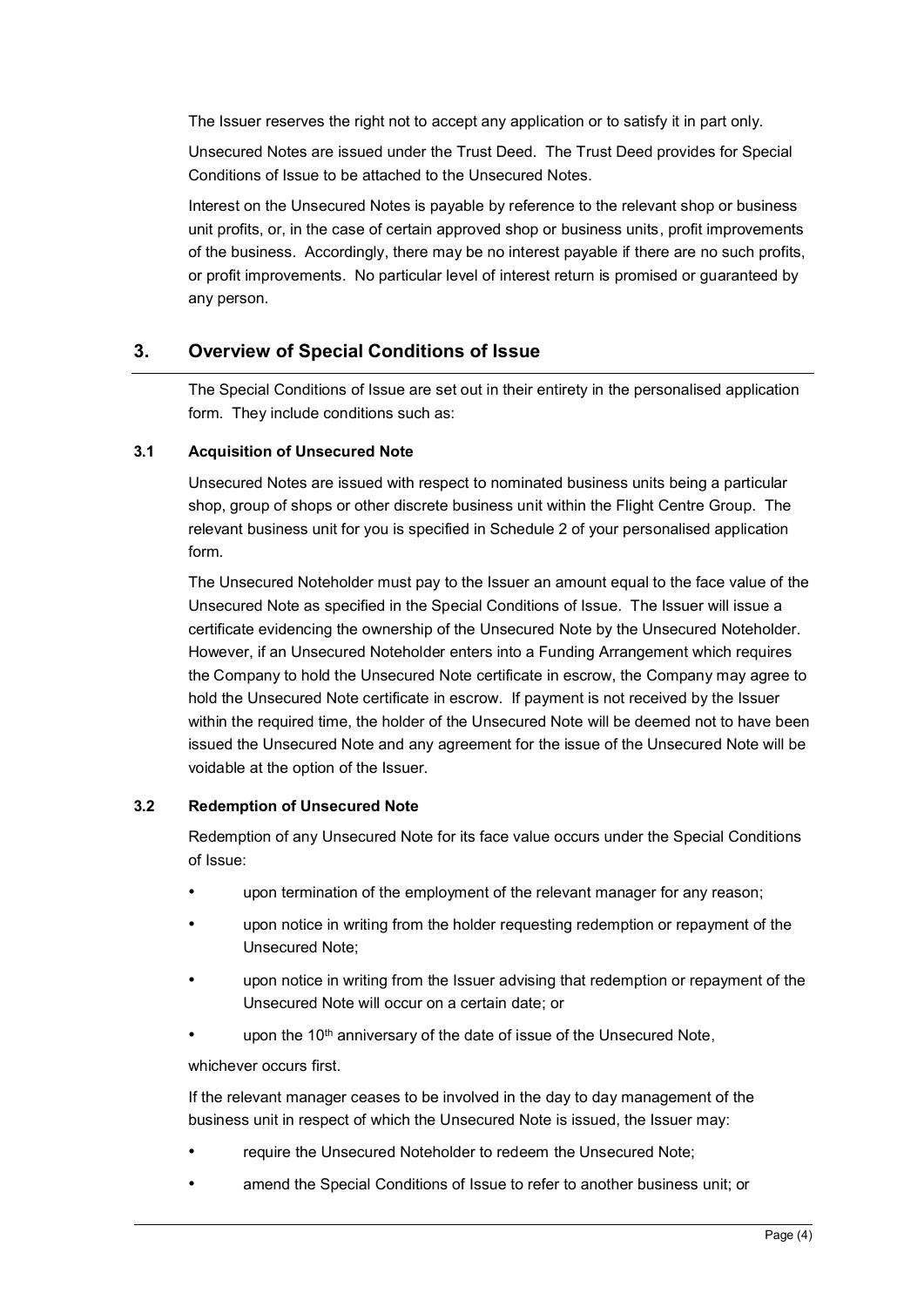- where the relevant manager is managing another business unit, allow the Unsecured Noteholder to continue to hold the Unsecured Note, in respect of the business unit which the relevant manager has ceased to manage, under the following conditions:
	- (i) up to 20% (or such higher percentage to a maximum 35% as may be approved by the board of the Issuer) of management profit, or profit improvements, of the business unit which the relevant manager has ceased to manage may be paid out as interest distributions in relation to all Unsecured Notes attaching to that business unit;
	- (ii) the Unsecured Noteholder must not hold more than 3 Unsecured Notes at any time;
	- (iii) where a new manager of the business unit is appointed, any existing Unsecured Noteholder may then be required to redeem all or part of its Unsecured Note; and
	- (iv) where there is more than 1 Unsecured Noteholder in the business unit, the order of redemption will be, first made in time will be first redeemed or repaid.

Upon redemption, the Moneys Owing under the Unsecured Note are paid to the Unsecured Noteholder. However, if there is a Funding Arrangement in place, and the Unsecured Noteholder has assigned the face value of the Unsecured Note and any distributions or other money payable on redemption of the Unsecured Note to the financier, the Company will pay all such amounts to the financier, who will (after deducing all amounts owed to it) account to the Unsecured Noteholder for the balance (if any).

For the avoidance of doubt, where any of the grounds for redemption outlined in this Prospectus arises, the Company may redeem the Unsecured Note without first receiving redemption instructions from the Unsecured Noteholder.

#### **3.3 Interest**

The Special Condition of Issue dealing with Interest is condition 6.

The holder of an Unsecured Note is entitled to an interest distribution by reference to the business unit in respect of the Unsecured Note by reference to the methodology contained in Schedule 5 of the Special Conditions of Issue. This will be by reference to a percentage of the management profits, or, in the case of certain nominated business units, profit improvements of the business unit, pursuant to the relevant Brand Profit Calculation Methodology. The applicable percentage rate(s) is (are) contained in Schedules 6 and 7 of the Special Conditions of Issue.

For those businesses to which Schedule 6 of the Special Conditions of Issue applies, the period and financial criteria which are to be met in order for interest repayments to be made together with the details of how such interest payments will be calculated and made is set out in Schedule 6 of the Special Conditions of Issue (calculated pursuant to the relevant Brand Profit Calculation Methodology), and this will apply where there is profit or profit improvements of that business unit. Interest payments will be made no less frequently than quarterly, in arrears, so long as the Unsecured Note continues.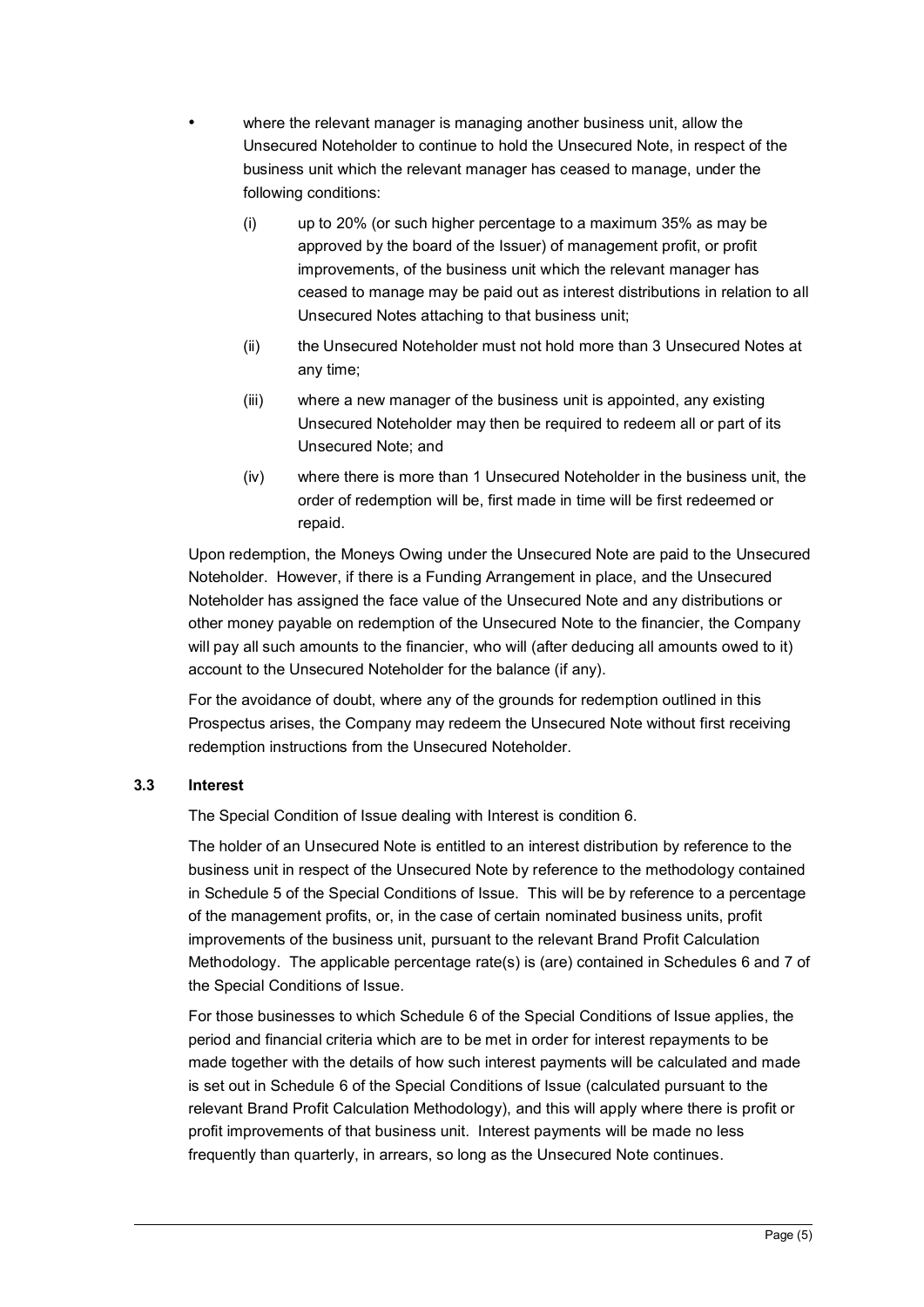For those businesses to which Schedule 7 of the Special Conditions of Issue applies, the period and financial criteria which are to be met in order for interest payments to be made together with the details of how such interest payments will be calculated and made is set out in Schedule 7 of the Special Conditions of Issue (calculated pursuant to the relevant Brand Profit Calculation Methodology), and this will apply where there is profit or profit improvements of that business unit.

In the case of interest distributions to be made by reference to the management profits or profit improvements of the business unit, interest on the Unsecured Notes is only payable by reference to the relevant shop or business unit profits or profit improvements, after accounting for prior period losses of the business. In these instances, a profit or profit improvement of the business unit for a given period includes a reduced loss position, or a return to profit position, for that period. Profit or loss for a period shall be determined as the management profit or loss for the relevant period calculated pursuant to the relevant Brand Profit Calculation Methodology.

Unless approved by the Issuer in accordance with the Special Conditions of Issue, no interest distribution will exceed 35% of the face value in any twelve (12) month period other than by way of full or partial redemption.

#### **3.4 Other Special Conditions of Issue**

The holder is prohibited from assigning, mortgaging or otherwise dealing with the Unsecured Note without the consent of the Issuer.

The holder is not entitled to voting rights, bonus shares, rights issues or other rights enjoyed by shareholders of the Issuer.

The manager of a business unit must notify the Issuer of any change in control of the legal entity which is registered as being the Unsecured Noteholder. In such a case the Issuer may require either:

- the Unsecured Note to be transferred to a legal entity of which the manager has effective control; or
- that the manager resume effective control of the legal entity registered as being the Unsecured Noteholder,

within 14 days of being required to do so.

If the manager does not comply with the Issuer's requirement, the Issuer may redeem the Unsecured Note immediately.

#### **3.5 Funding Agreements**

As indicated above, the Company has arrangements with a related financier to assist Unsecured Noteholders to fund the purchase of Unsecured Notes.

Unsecured Noteholders who fund the purchase of any Unsecured Notes under a Funding Arrangement with the financier (*Note Loan*) should read the Note Loan documentation carefully and, if in doubt as to the effect of the Note Loan, consult their solicitor.

Under the terms of the Note Loan, Unsecured Noteholders agree that the Company will hold the Unsecured Note Certificate in escrow and must assign the payment of the face value of the Unsecured Note and any distributions or other money payable on redemption of the Unsecured Note to the financier. The Unsecured Noteholder will give the Company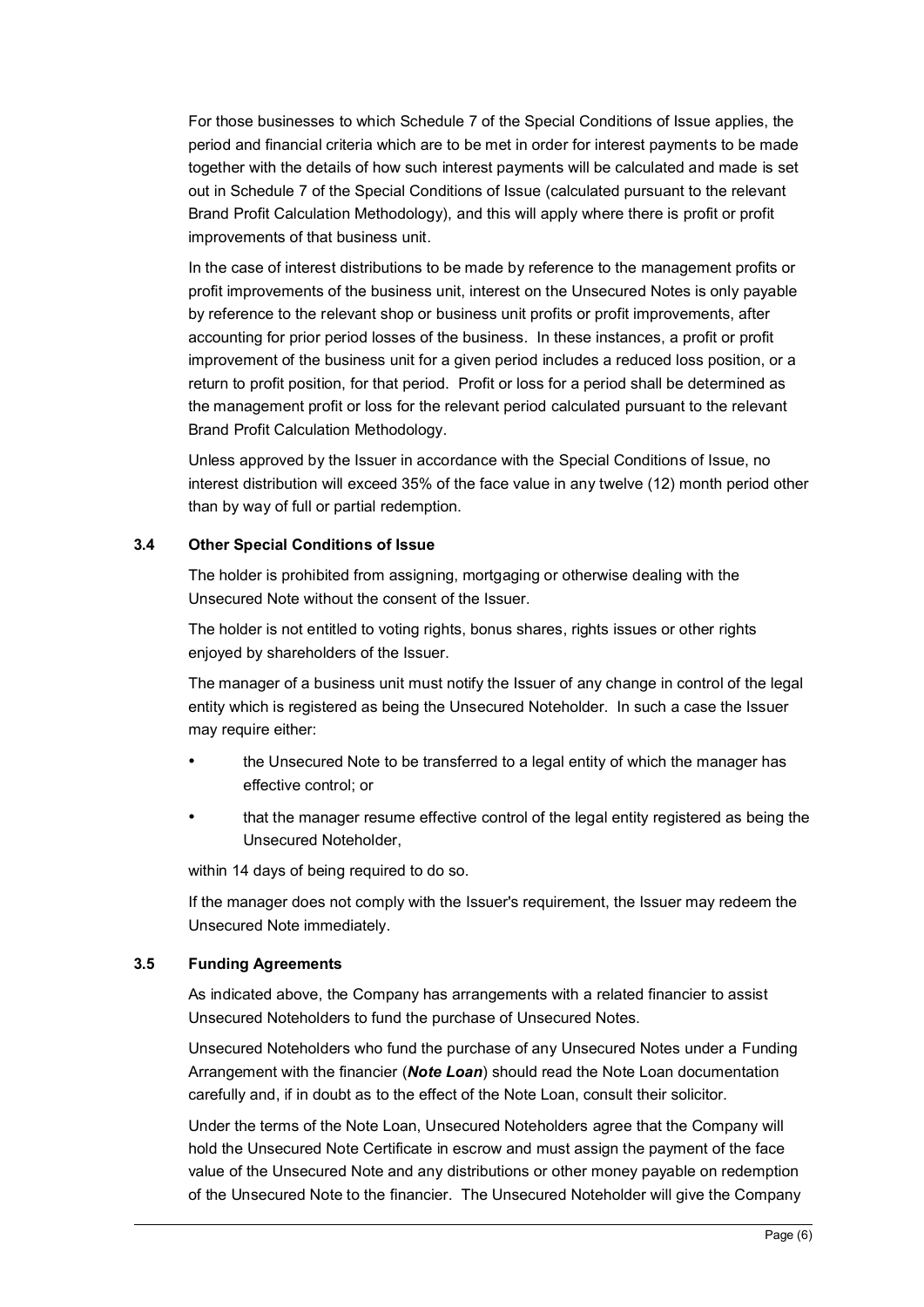an irrevocable direction to make such payments directly to the financier. The Trust Deed acknowledges the Company's right to pay the financier all such amounts in respect of Unsecured Notes issued under a Note Loan.

Unsecured Noteholders who fund the purchase of Unsecured Notes with a Note Loan or otherwise should have regard to the termination events under the terms of the Note Loan or other funding arrangement and have regard to how those termination events would affect the Noteholder.

Unsecured Noteholders should note that the Trustee is in no way required to enquire into or make itself aware of the terms of the financing arrangements that may be entered into between prospective Unsecured Noteholders, the Issuer or any financier.

The Company does not receive any commission in connection with you entering into a Note Loan but, given the financier is a related body corporate, it receives the benefit of any interest and fees that you pay on the Note Loan.

If you want more information about the Note Loan, you should contact the Company's Business Ownership Scheme Team by email at BOS\_Australia@flightcentre.com.

## **4. Disclosures Relating to ASIC Regulatory Guide 69**

On 8 February 2012, ASIC updated Regulatory Guide 69 entitled 'Debentures and notes: Improving disclosure for retail investors' (*Regulatory Guide*). The Regulatory Guide was released to help investors understand the risks, assess the rewards being offered and decide whether a particular debenture investment is suitable for them.

In order to comply with the Regulatory Guide, the Issuer is required to report against certain benchmarks which are set out in the Regulatory Guide, in its Prospectus. Those benchmarks and the relevant disclosures in relation to the Issuer's business are set out in the table below.

| <b>Criteria Met</b>                                                                                | Further disclosures and if criteria not met, why not?                |  |  |  |  |
|----------------------------------------------------------------------------------------------------|----------------------------------------------------------------------|--|--|--|--|
| <b>Benchmark 1: Equity Ratio</b>                                                                   |                                                                      |  |  |  |  |
| Debenture issuers (other than property developers) should maintain a<br>minimum equity ratio of 8% |                                                                      |  |  |  |  |
| Yes                                                                                                | At 31 December 2021, the Issuer had an equity ratio of<br>$33.9\%$ * |  |  |  |  |
| Debenture issuers should disclose their comparative equity ratio from the<br>prior year            |                                                                      |  |  |  |  |
| Yes                                                                                                | At 30 June 2021, the Issuer had an equity ratio of 37.1%*            |  |  |  |  |

-

Calculated on the basis of the consolidated and unaudited balance sheet of the Company and those whollyowned subsidiaries of the Company that are parties to a deed of cross guarantee pursuant to ASIC Corporations (Wholly-owned Companies) Instrument 2016/785 (as amended), as at the relevant balance date.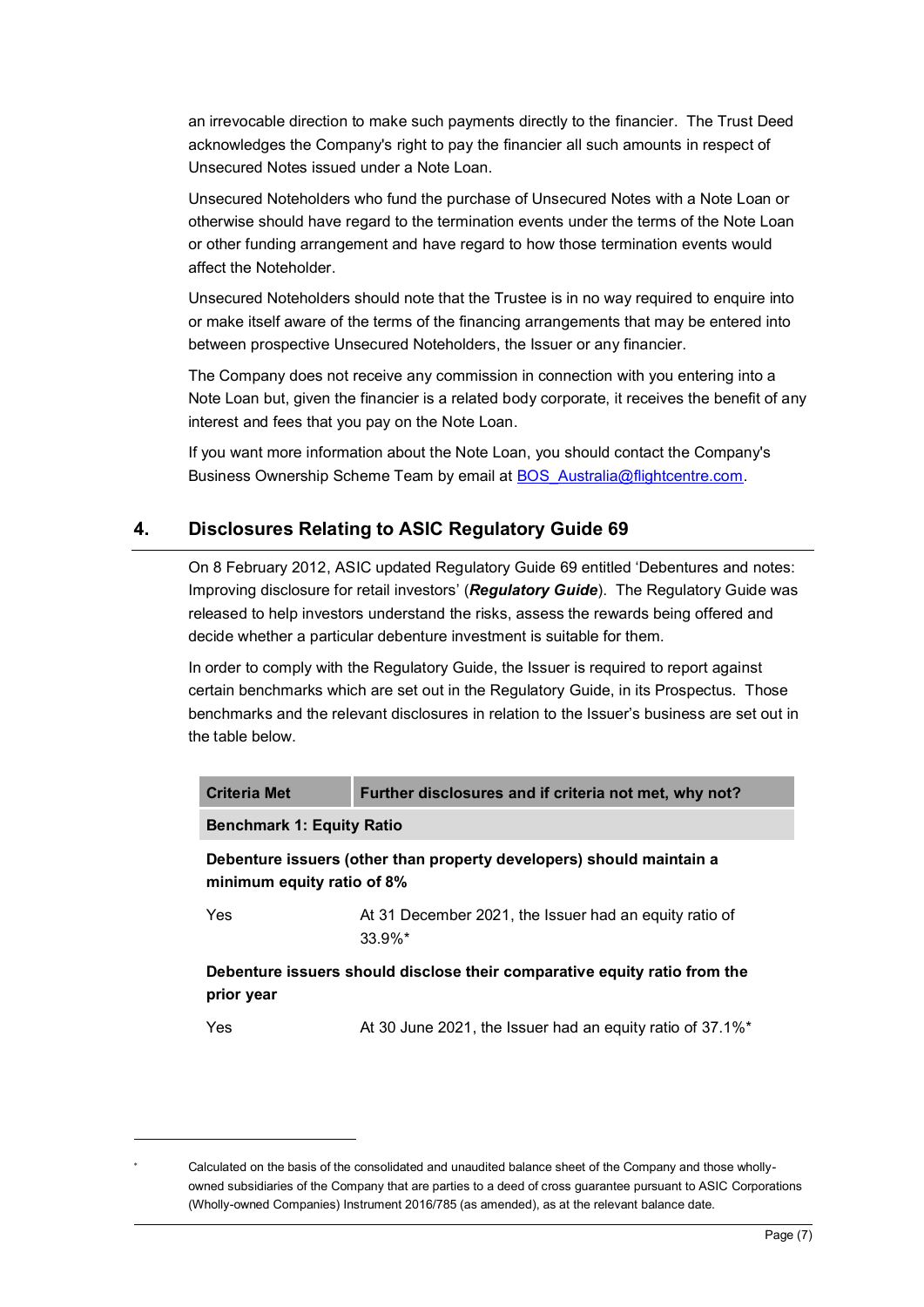**Criteria Met Further disclosures and if criteria not met, why not?**

#### **Benchmark 2: Liquidity**

**Debenture issuers should have cash flow estimates for the next 3 months and ensure that at all times they have on hand cash or cash equivalents sufficient to meet their projected cash needs over the next three months.**

Yes The Issuer has funds available to meet the projected cash needs in relation to the Unsecured Notes over the next 3 months.

> The Issuer prepares regular cash flow forecasts, which provide for any foreseeable funding required to redeem the Unsecured Notes. The Issuer is an ASX listed entity with a market capitalisation as at 31 December 2021 of approximately \$3.51 billion, producing consolidated revenues of c. \$315.7 million in the half-year ended 31 December 2021.

> The Unsecured Notes are, as the name suggests, not secured and consequently the Moneys Owing to any Unsecured Noteholder at any given time will rank behind any secured liabilities (and certain other categories of creditor) and equally with unsecured creditors.

#### **Benchmark 3: Rollovers**

**Issuers should disclose their approach to rollovers, including what process is followed at the end of the investment term.**

Yes Each Unsecured Note is issued for a period of 10 years unless:

- the relevant manager's employment is terminated for any reason;
- an Unsecured Noteholder requests redemption or repayment of the Unsecured Note in writing; or
- the Issuer notifies the Unsecured Noteholder that redemption or repayment of the Unsecured Note will occur on a certain date.

If none of the above events occur within 10 years the Unsecured Note is redeemed.

**Issuers should disclose how they inform those rolling over or making further investments of any current prospectus and continuous disclosure announcements**.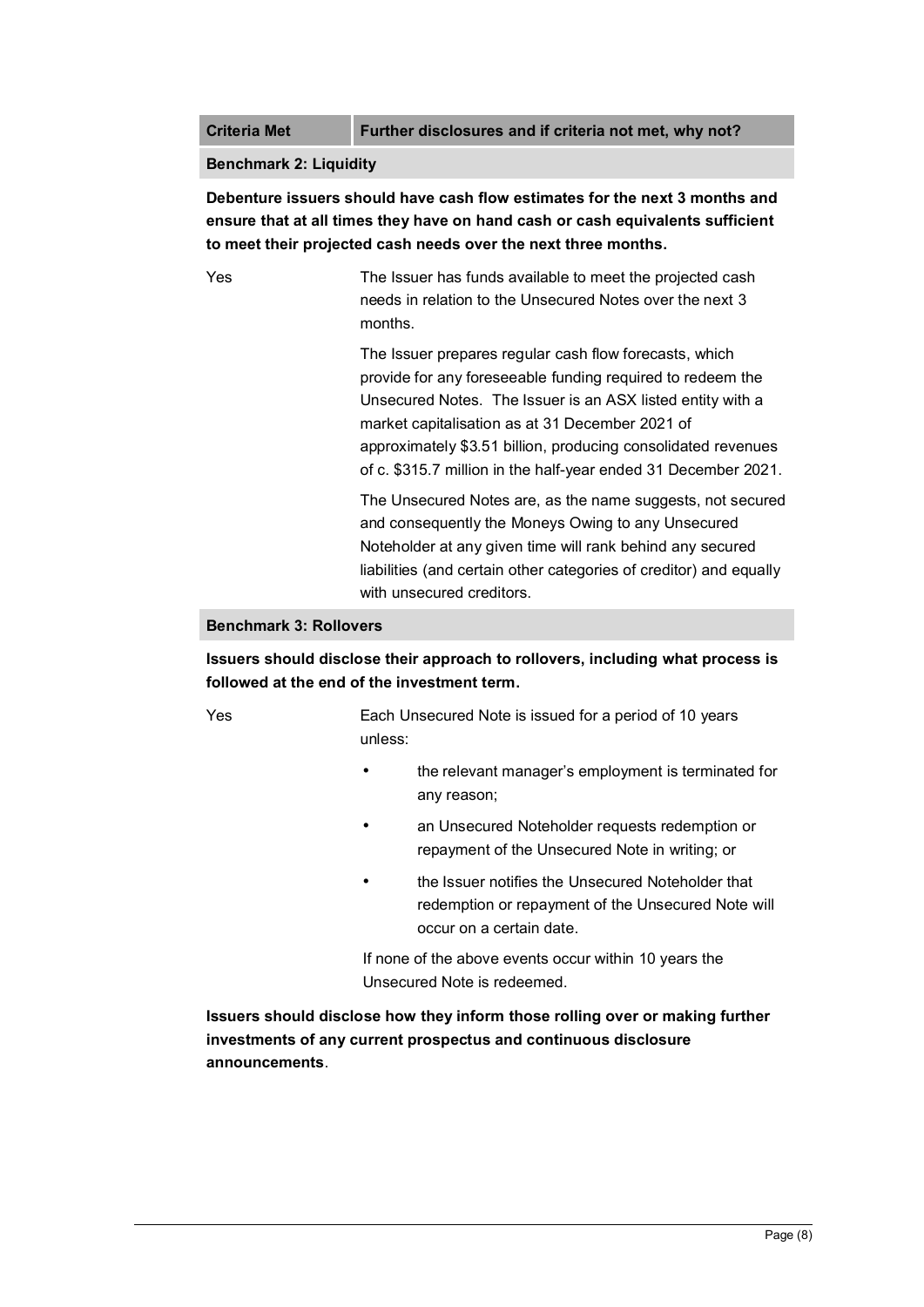| <b>Criteria Met</b> | Further disclosures and if criteria not met, why not?       |
|---------------------|-------------------------------------------------------------|
| Yes                 | The Unsecured Notes do not rollover.                        |
|                     | However, and although not technically a "rollover", if any  |
|                     | Unsecured Note is redeemed for any reason, and a new        |
|                     | Unsecured Note is applied for by the same previous          |
|                     | Unsecured Noteholder, then the application for a new        |
|                     | Unsecured Note is made under the current prospectus for the |
|                     | Unsecured Notes and which incorporates by reference all of  |
|                     | the Issuer's continuous disclosure announcements made to    |
|                     | ASX.                                                        |

#### **Benchmark 4: Debt maturity**

**Issuers should disclose an analysis of the maturity profile of interest-bearing liabilities (including notes on issue) by term and value and the interest rates, or average interest rates, applicable to their debt.**

-

Yes A summary of the debt maturity profile of the Issuer and relevant wholly-owned subsidiaries\* as at 31 December 2021 is set out in the table below.

| Interest-                         | Average<br>interest<br>rate  | Time to maturity (years) |              |             |             |             |                   |               |
|-----------------------------------|------------------------------|--------------------------|--------------|-------------|-------------|-------------|-------------------|---------------|
| bearing                           |                              | Up to 1                  | $1 - 2$      | $2 - 3$     | $3 - 4$     | $4 - 5$     | Over <sub>5</sub> | <b>Total</b>  |
| liability                         |                              | \$                       | \$           | \$          | \$          | \$          | \$                |               |
| <b>Bank</b><br>facility           | Variable##                   | 0                        | 0            | 350,000,000 | 0           | 0           | 0                 | 350,000,000   |
| Convertible<br>notes <sup>#</sup> | Variable##                   | 0                        | $\mathbf 0$  | 400,000,000 | $\mathbf 0$ | 400,000,000 | $\mathbf 0$       | 800,000,000   |
| Intra-group<br>loans              | Variable##                   | 245,847,947              | $\mathbf{0}$ | 40,754,469  | $\mathbf 0$ | 194         | 24,338            | 286,626,948   |
| <b>TOTAL</b>                      | $\qquad \qquad \blacksquare$ | 245,847,947              | 0            | 790,754,469 | 0           | 400,000,194 | 24,338            | 1,436,626,948 |

# In November 2020, the Issuer issued convertible notes with an aggregate principal amount of \$400,000,000 which mature in November 2027 and have a put date of November 2024. In November 2021, the Issuer issued convertible notes with an aggregate principal amount of \$400,000,000 which mature in November 2028 and have a put date of May 2026. At the respective put dates, investors in the convertible notes have the option to redeem the convertible notes for their face value. The table above assumes that each convertible note issuance is redeemed at its respective put date and not converted at the maturity date. The convertible notes are disclosed in the 31 December 2021 balance sheet of the Issuer as an accounting debt liability of \$672,600,695, with the balance to aggregate total issued principal amount of \$800,000,000 recognised in equity in accordance with accounting standards.

Relevant wholly-owned subsidiaries are those wholly-owned subsidiaries of the Issuer that are parties to a deed of cross guarantee pursuant to ASIC Corporations (Wholly-owned Companies) Instrument 2016/785 (as amended).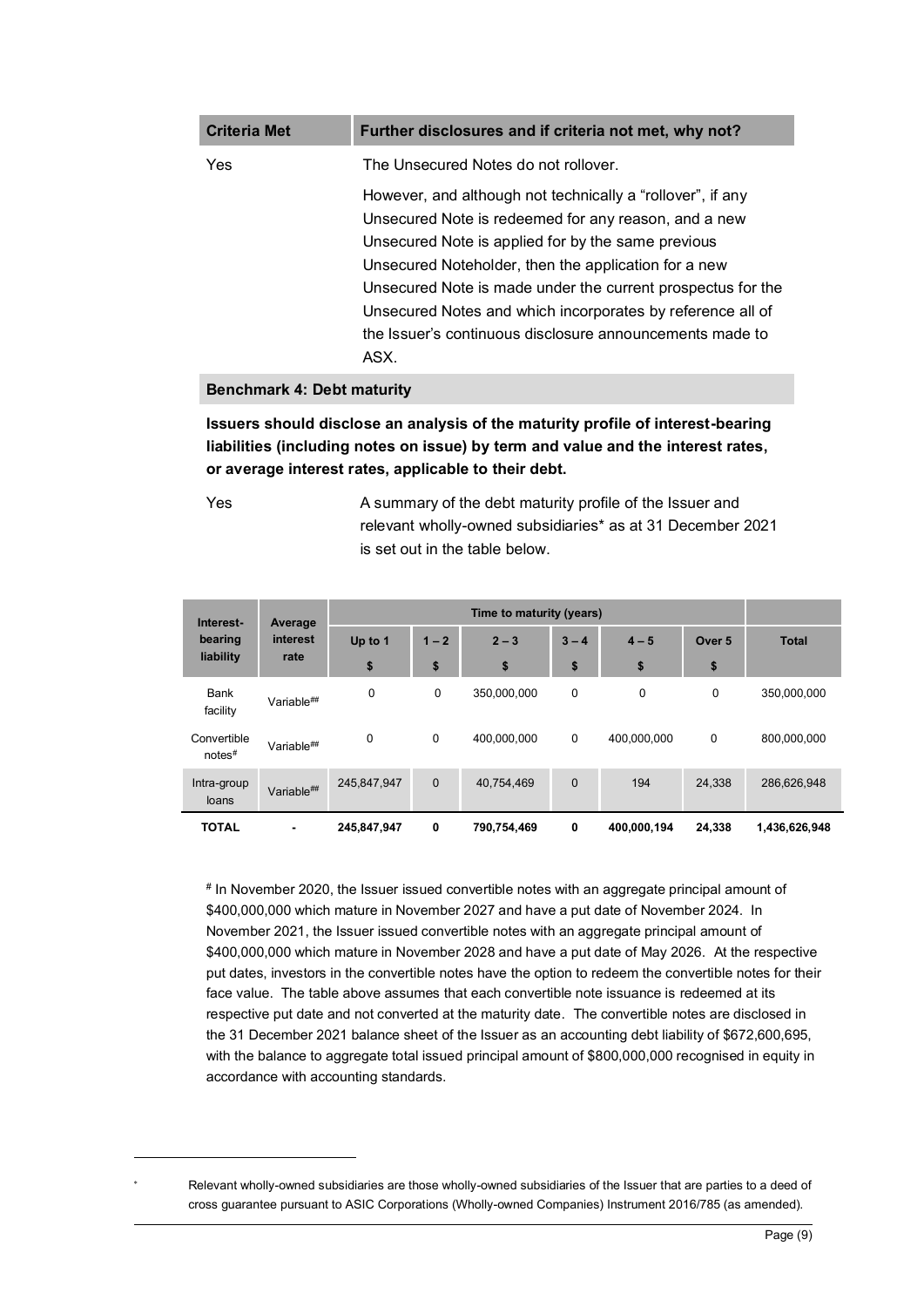## The intra-group loans identified above are those between members of the Flight Centre Group, where the borrower is a party to a deed of cross guarantee pursuant to ASIC Corporations (Whollyowned Companies) Instrument 2016/785 (as amended) which the Flight Centre Group has in place. Interest paid on those loans is at an arm's length rate, and as at 31 December 2021 was set at a margin of 2.95% above 3 month LIBOR or other equivalent benchmark rate.

The table above does not include contingent liabilities, such as guarantees and letters of credit.

#### **Benchmark 5: Loan portfolio**

The Issuer is not required to report against this criterion as it does not (either directly or through a related body corporate) on-lend money raised through the issue of Unsecured Notes.

#### **Benchmark 6: Related party transactions**

The Issuer is not required to report against this criterion as it does not (either directly or through a related body corporate) on-lend money to related parties raised through the issue of Unsecured Notes.

#### **Benchmark 7: Valuations**

The Issuer is not required to report against this criterion as it does not loan money for property related activities.

#### **Benchmark 8: Lending principles** – **loan to valuation ratios**

The Issuer is not required to report against this criterion as it does not loan money for property related activities.

## **5. Trust Deed**

The Unsecured Notes are issued pursuant to and subject to the terms and conditions of the Trust Deed including the general conditions found in Schedule 1 of the Trust Deed and the special conditions in Schedule 3 of the Trust Deed (in the latter case as set out in the Unsecured Note agreement which forms part of the application form). The key provisions of the Trust Deed are described below.

#### **5.1 Covenants by the Issuer**

The Issuer has covenanted to use its best endeavours to carry on and conduct its business in a proper and efficient manner, to make available accounting or other records of the Issuer to the Trustee, to give or cause to be given to the Trustee such information as the Trustee requires with respect to all matters relating to the accounting and other records of the Issuer, to duly comply with all applicable requirements of the Corporations Act applicable to it and to do certain other things which are usual in a Trust Deed of this nature.

#### **5.2 Events of default**

The principal and distributions from time to time payable on the Unsecured Notes will, at the option of the Trustee, become due and be payable in cash immediately upon the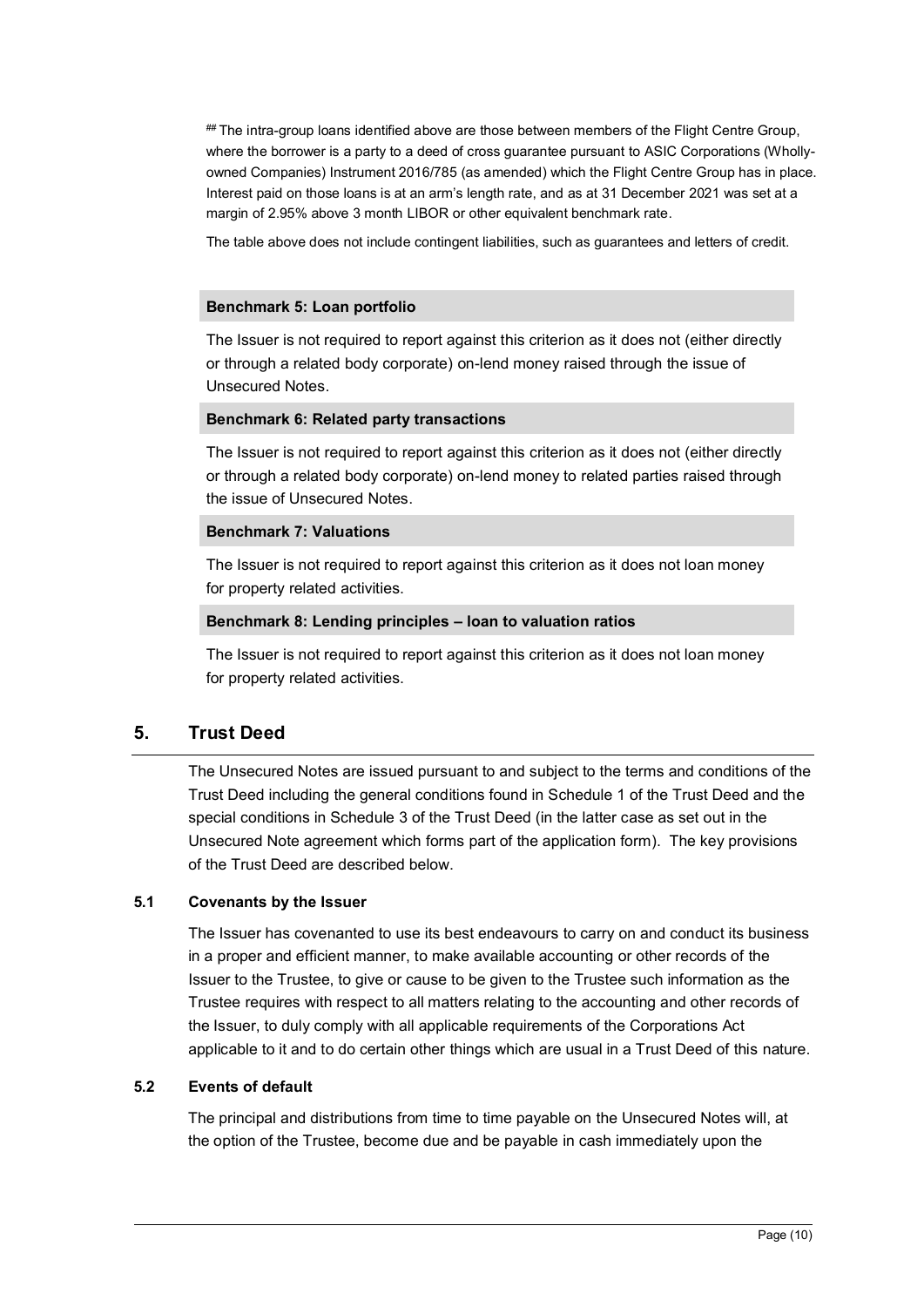occurrence of certain events of default. The events of default include, but are not limited to, the following:

- the Issuer defaults in repayment or redemption of an Unsecured Note within 30 days after payment becomes due in accordance with the Special Conditions of Issue;
- the Issuer does not pay any other money owing which becomes due and payable by the Issuer pursuant to the Trust Deed within 30 days after it becomes due for payment;
- default is made by the Issuer in the performance or observance of any covenant, condition or provision under the Trust Deed and, where such default is capable of remedy, such default is not remedied within 30 days;
- an order is made, or a resolution is passed, for the winding up of the Issuer; and
- other events relating to insolvency, external administration, compromise with creditors and ceasing to carry on the Issuer's business.

#### **5.3 Trustee's powers**

The Trustee may exercise certain powers in the interests of the Unsecured Noteholders. These powers may include, but are not limited to, the following:

- waive any breach or non-compliance by the Issuer under the Trust Deed;
- delegate its powers or discretions:
- apply to the court for directions in relation to any questions arising either before or after the Unsecured Notes become repayable;
- convene a meeting of Unsecured Noteholders; and
- represent the Unsecured Noteholders generally in any investigation, negotiation, demand, action, transaction or proceeding and in so doing has an absolute discretion to act or to refrain from acting as it thinks fit.

Subject to the Corporations Act, the Trustee has absolute and uncontrolled discretion as to the exercise of all its powers, authorities and discretions and in the absence of fraud, wilful default or breach of trust, on the part of the Trustee, the Trustee will not be responsible for any loss, costs, damage or inconvenience that may result from the exercise or non-exercise of such powers, authorities or discretions.

#### **5.4 Trustee may determine disputes**

The Trustee may as between itself and the Unsecured Noteholders determine all questions and matters of doubt arising in relation to any of the covenants, provisions and obligations of the Trust Deed.

#### **5.5 Alterations to Trust Deed**

The Trustee and the Issuer may by deed make any alteration, modification or addition to the Trust Deed if (in the opinion of the Trustee) such alteration:

is made to correct a manifest error or is of a formal or technical nature only;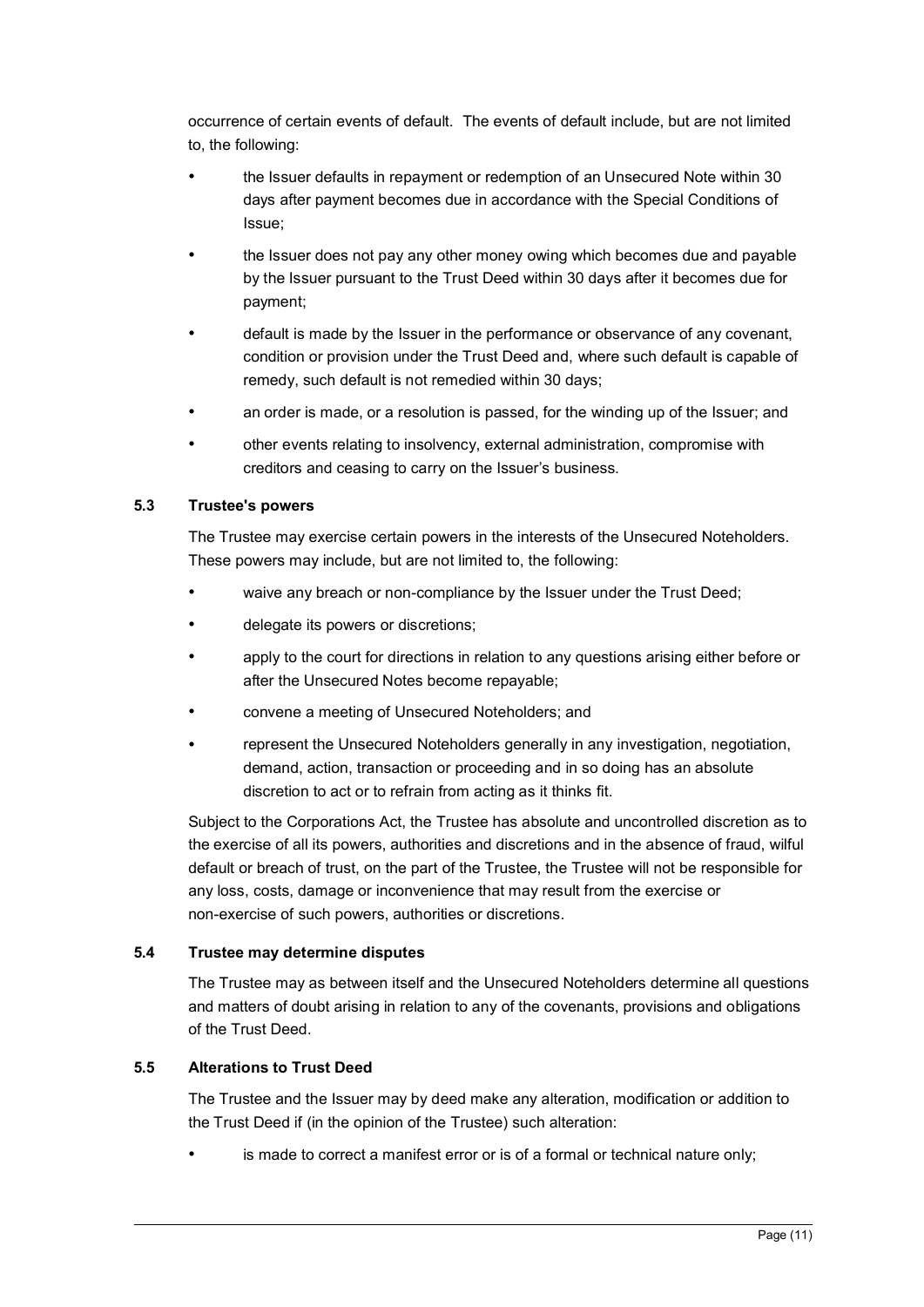- is necessary or expedient for the purpose of enabling the Issuer to continue to be listed for quotation with ASX or to comply with the provisions of any statute;
- is required by or in consequence of any amendment to the Corporations Act and is not prejudicial to the interests of Unsecured Noteholders;
- is considered by the Trustee not to be or to be likely to become prejudicial to the interests of the Unsecured Noteholders;
- is necessary or expedient to enable the Issuer to claim any deduction or rebate for income tax purposes in respect of the interest payable on any Unsecured Note; or
- is necessary or expedient for the purpose of facilitating the issue of Unsecured Notes and would not prejudice the rights of existing Unsecured Noteholders.

Otherwise the Trust Deed may be altered or modified with the approval of a special resolution of Unsecured Noteholders.

#### **5.6 Redemption**

The Issuer may terminate any particular Unsecured Noteholder's Unsecured Note Agreement and redeem the Unsecured Note related to that Unsecured Note Agreement at any time upon the provision of at least 14 days' notice to the Unsecured Noteholder and the Trustee.

#### **5.7 General conditions applying to Unsecured Notes**

Schedule 1 of the Trust Deed sets out the general conditions applying to the Unsecured Notes including the following:

- where the Unsecured Noteholder holds the Unsecured Note Certificate, the surrender to the Issuer of the Unsecured Note certificate is a condition precedent to the right of an Unsecured Noteholder to receive payment of the principal. There is a mechanism provided for the re-issue of worn out, defaced, lost or destroyed certificates; and
- subject to the Special Conditions of Issue and the Corporations Act, Unsecured Noteholders are entitled to transfer the whole or part of any part of their Unsecured Notes by an instrument in writing in the usual common form or any form which the Issuer and the Trustee approve. No transfer of any Unsecured Notes will be registered in favour of a person who is, amongst other things, not otherwise a person who may make a loan to the Issuer under the Trust Deed. Every instrument of transfer duly stamped (if required) must be delivered to the Issuer for registration accompanied by the relevant Unsecured Note certificate and such other evidence as the Issuer requires to prove the title of the transferor.

#### **5.8 Unsecured Note agreement**

The special conditions of the Unsecured Notes (*Special Conditions of Issue*) are contained in the Unsecured Note agreement (a specimen of which is set out in Schedule 3 to the Trust Deed) and have been discussed in section 3 of this Prospectus. The Unsecured Note agreement forms part of the application form.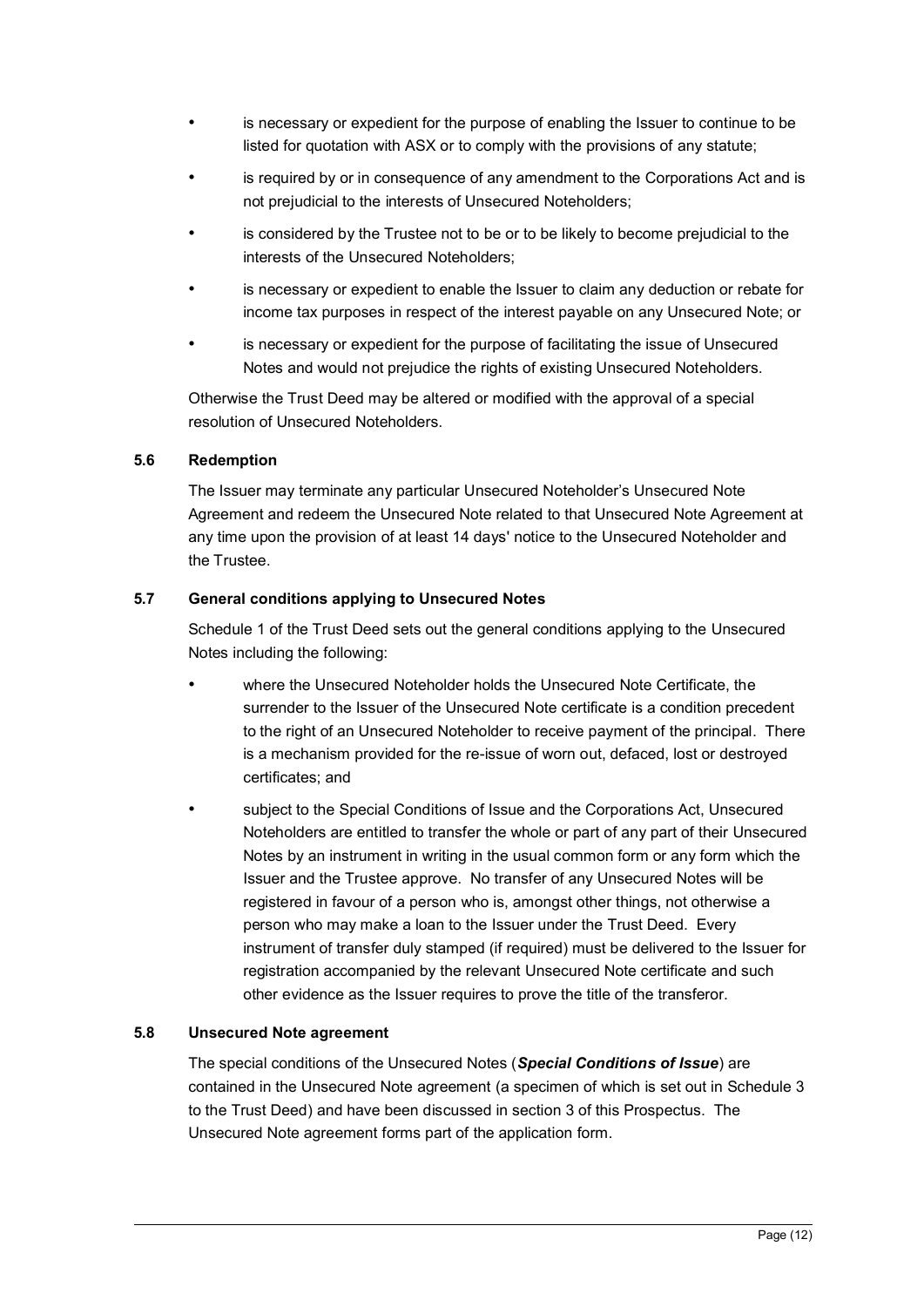#### **5.9 Trustee's indemnity and liability**

The Issuer indemnifies the Trustee under clause 12 of the Trust Deed in respect of all liabilities and expenses of acting as trustee, and in particular of enforcing performance of the provisions of the Trust Deed.

Under clause 13 of the Trust Deed, to the extent permitted by section 283DB of the Corporations Act, a liability or obligation arising under or in connection with the Trust Deed is limited to and can be enforced against the Trustee only to the extent to which it can be satisfied out of the trust fund under the Trust Deed out of which the Trustee is actually indemnified for the liability. This does not apply to any liability of the Trustee as a result of a Trustee default, being the Trustee's fraud, negligence, wilful default, wilful misconduct, failure to act in accordance with proper instructions, or breach of section 283DA of the Corporations Act. Clause 13 of the Trust Deed sets out other limitations on the Trustee's liability to Unsecured Noteholders, including, to the extent permitted by section 283DB of the Corporations Act, a waiver of rights and release in favour of the Trustee by the Unsecured Noteholders in respect of any loss or damage which they may suffer as a result of any breach by the Trustee of any of its obligations or non-performance by the Trustee of any of its obligations, and which cannot be paid or satisfied out of the trust fund under the Trust Deed of which the Trustee is entitled to be indemnified in respect of any liability incurred by it as trustee of the trust established under the Trust Deed. This waiver of rights and release in favour of the Trustee by the Unsecured Noteholders is also of no application in respect of any liability of the Trustee as a result of Trustee default (defined above).

#### **5.10 Trustee's role**

The Trustee holds Australian financial services licence number 428289. The Trustee has obligations and duties under the Trust Deed and the Corporations Act, which the Trustee has agreed to undertake and perform. Neither the Trustee nor any of its directors, employees, officers or related body corporates (each, a *Related Person*) guarantee performance by the Issuer of its obligations under the Trust Deed or the conditions of the Unsecured Notes.

The Trustee has not authorised or caused the issue, submission, dispatch or provision of this Prospectus and takes no responsibility for any part of this Prospectus. The Trustee does not, nor does any Related Person, make any representations as to the truth or accuracy of the contents of this Prospectus other than the parts which refer directly to the Trustee. To the maximum extent permitted at law, the Trustee does not, nor does any Related Person, make any representation regarding or accept any responsibility for, and expressly disclaims all liability in respect of, any statements or omissions in or from any other parts of this Prospectus, other than the references to its name and the statements included in this Prospectus with its written consent.

The Trustee is not involved in the promotion of the issue of the Unsecured Notes and gives no express or implied recommendation or other statement in respect of the issue of the Unsecured Notes or as to whether or not the Unsecured Notes are a suitable investment for any person.

Melbourne Securities Corporation Limited (ACN 160 326 545) acting as trustee under the Trust Deed is not to be read or construed as an endorsement of the Unsecured Notes or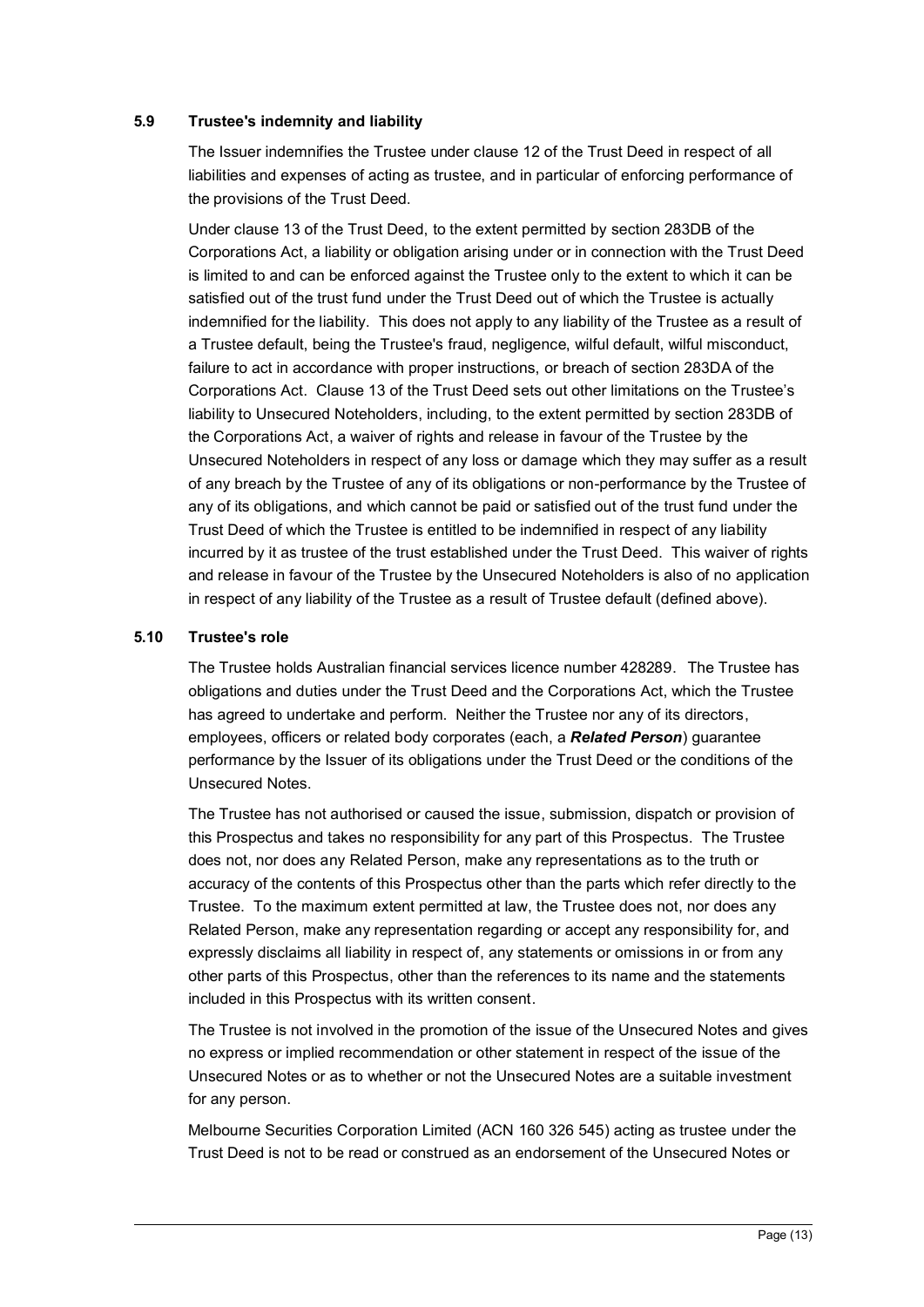any investment represented by the Unsecured Notes. Each applicant for an Unsecured Note must:

- make their own assessment as to whether or not an investment in the Unsecured Notes is a suitable form of investment for them having regard to their personal, financial, taxation and other relevant circumstances and taking into account any other proposed terms and conditions of the Unsecured Note;
- seek their own financial, taxation and other relevant advice in determining whether or not to make an investment in the Unsecured Notes taking into account any other proposed terms and conditions of the Unsecured Note; and
- make their own decision whether or not to invest in Unsecured Notes taking into account any other proposed terms and conditions of the Unsecured Note and without reliance on any recommendation, statement, opinion, forecast or other representation (whether positive or by omission) by or on behalf of the Trustee.

Other than the parts of this Prospectus that refer directly to the Trustee or to the provisions of the Trust Deed, the Trustee has relied upon the Issuer for the accuracy of the content of this Prospectus. The Trustee does not make any representations as to the performance of the issue, the maintenance of capital or any particular rate of return.

## **6. Information with respect to the Issuer**

#### **6.1 Information incorporated by reference**

The information contained in each of the documents referred to below is incorporated in, and forms part of, this Prospectus:

- · the director's report and audited financial statements for the Flight Centre Group for the financial year ending 30 June 2021 (*2021 Annual Report*);
- · the director's report and reviewed financial statements for the Flight Centre Group for the half year ended 31 December 2021; and
- the Trust Deed.

Copies of the above documents have been lodged with ASIC and are available for inspection during usual business hours at the Issuer's registered office at Southpoint, 275 Grey Street, South Brisbane, Queensland, 4101.

The Issuer will provide, free of charge upon written request to the Company Secretary, a copy of any or all of the above documents.

#### **6.2 Announcements to ASX**

The Issuer is required by the Corporations Act and the Listing Rules to inform ASX of information concerning the Issuer that a reasonable person would expect to have a material effect on the price or value of the Issuer's securities.

Announcements made by the Issuer to ASX are available from ASX's website (under the Issuer's ticker code: FLT) at www.asx.com.au.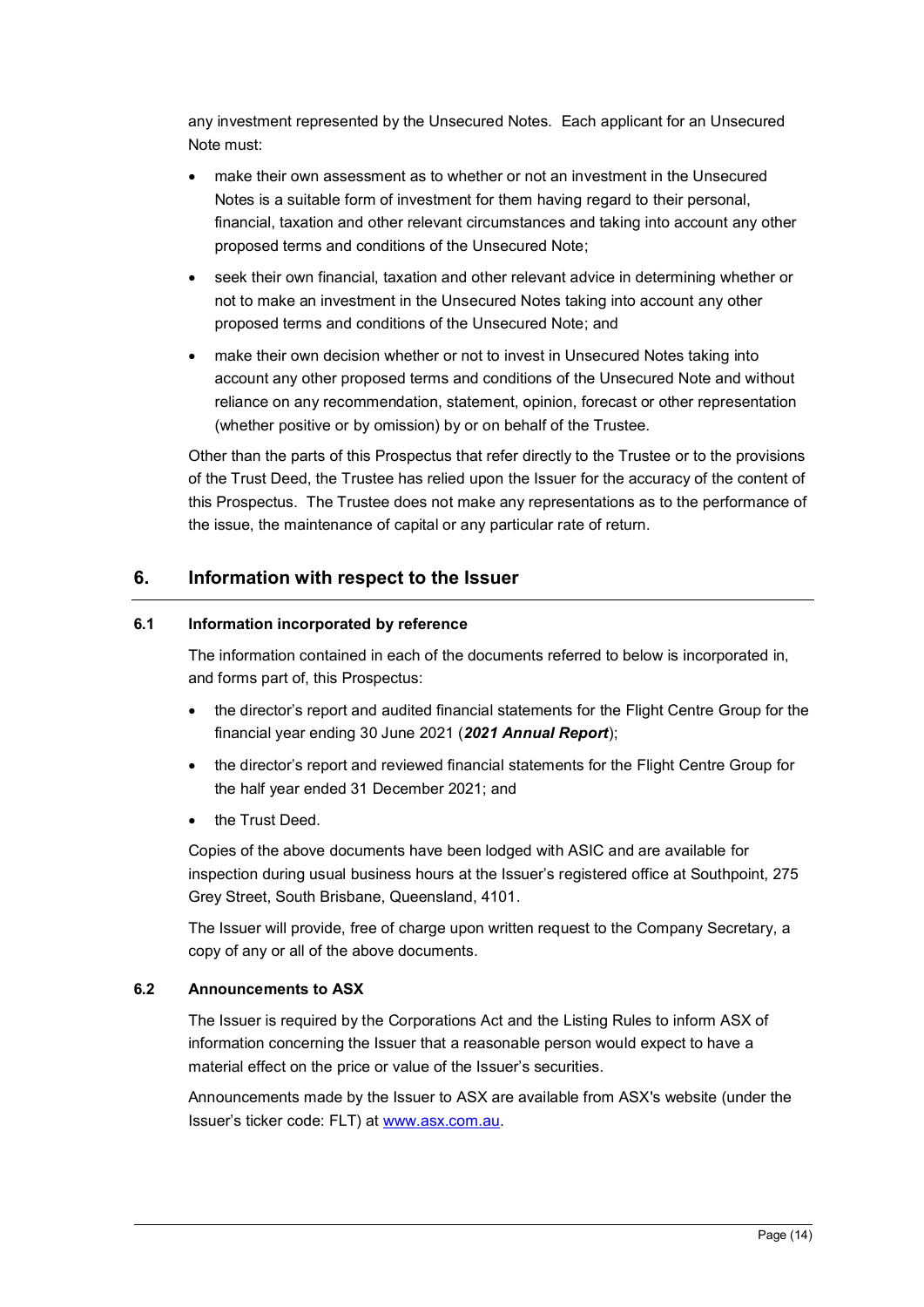## **7. Key risks**

#### **7.1 Overview**

This section identifies the major risks associated with an investment in Unsecured Notes.

The Issuer's business is subject to risk factors, both specific to its business activities and of a general nature. Such risks could affect the future operating performance of the Issuer and, in turn, the Issuer's ability to perform its obligations under the Unsecured Notes. Accordingly, an investment in Unsecured Notes should be considered in light of relevant risks, as set out below.

Before deciding to invest in Unsecured Notes, you should:

- read the entire Prospectus;
- · consider risk factors that could affect the financial performance of the Issuer;
- · review these factors in light of your personal circumstances; and
- · seek professional advice from your accountant, financial adviser, lawyer or other professional adviser before deciding whether to invest.

The risks identified in this Prospectus are not an exhaustive list of the risks faced by the Issuer. These factors and others not addressed in this Prospectus may materially affect the financial performance of the Issuer and its ability to repay Unsecured Notes issued under this Prospectus.

#### **7.2 COVID-19 pandemic**

The COVID-19 pandemic has materially adversely affected, and may continue to adversely affect for the foreseeable future, the Issuer's business and financial performance.

The events relating to COVID-19 have resulted in unprecedented restrictions on domestic and international travel, major reductions in airline capacity and general disruption to the tourism sector. This has caused a decline in demand for domestic and international travel and tourism services and an increase in travel cancellation rates, which has had a significant short term impact, and is expected to have a significant medium to long term impact, on the Issuer's domestic and global businesses and operations. Most affected is the demand for the Issuer's services, which has reduced visibility on future earnings and cash flows, and has led to a material decline in revenues and profitability.

It is anticipated that the travel industry and its business will continue to be materially adversely affected while travel bans and other government restrictions and mandates remain in place and/or continually change. There is continued uncertainty as to the duration and further impact of the COVID-19 pandemic (including new variants of the virus), including but not limited to government, regulatory and/or health authority actions, work stoppages, lockdowns, quarantines, domestic and/or international travel restrictions including border closures, and the impact on the Australian and the global economy.

To the extent that the COVID-19 pandemic continues to materially adversely affect the Issuer's business and financial performance, it may also have the effect of exacerbating many of the other risks identified in section 7 of this Prospectus.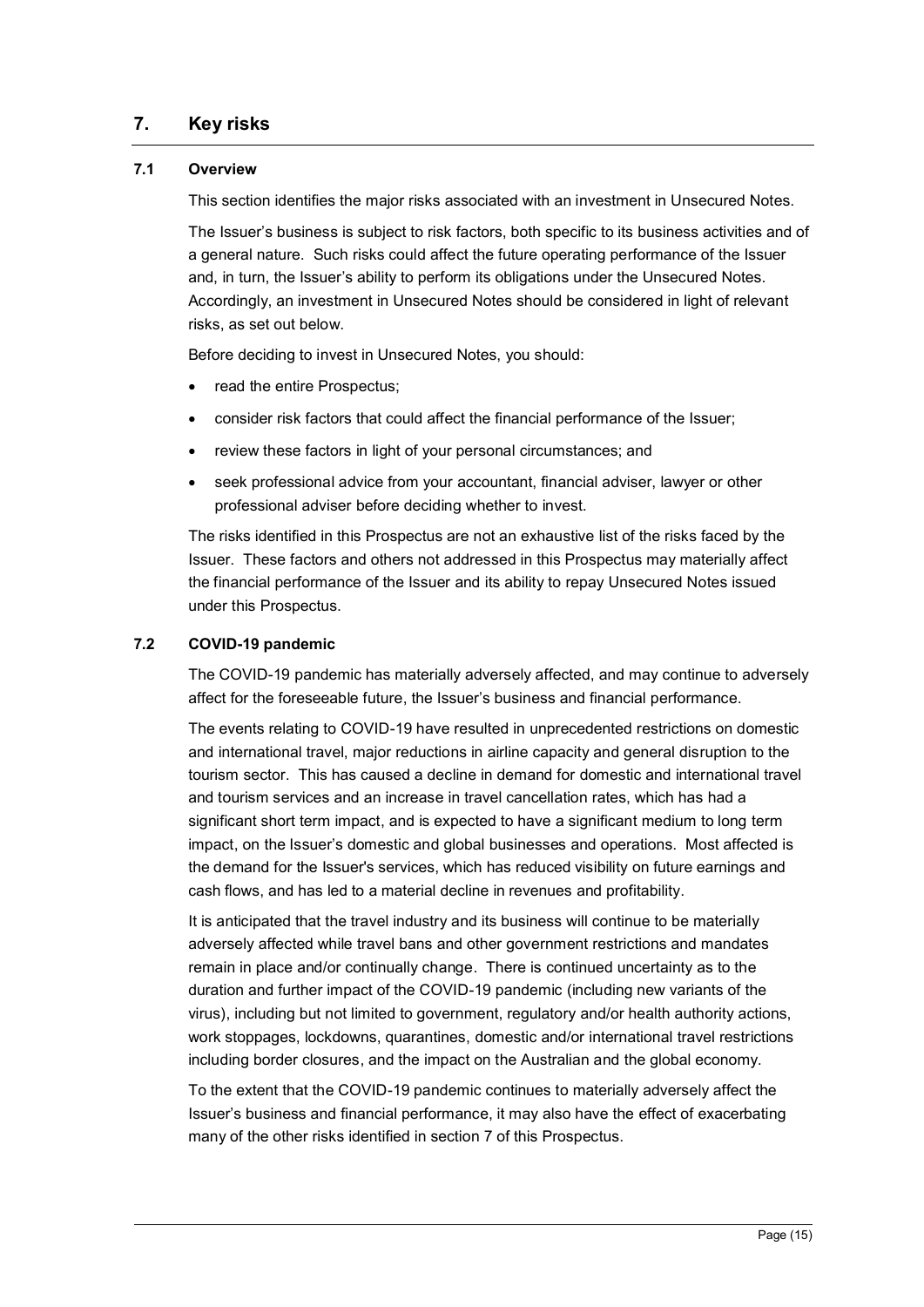#### **7.3 General economic conditions**

The Issuer's operating and financial performance is influenced by a variety of general economic and business conditions in Australia and overseas. A significant proportion of the Issuer's operations are in Australia, New Zealand, Asia, North America, South America, the United Kingdom, Europe, the Middle East and Africa. A prolonged deterioration in macroeconomic conditions, including changes in inflation rates, employment levels, economic output, tightening credit markets, global energy and fuel prices, the ongoing effects of geopolitical risks including wars, terrorism, and any related sanctions, and a general decrease in consumer and business demand, would each likely have a material adverse effect on the Issuer's business and/or financial condition.

#### **7.4 Tourism industry**

The Issuer's operating and financial performance is dependent on the health of the travel and tourism industry generally. A decline in the domestic and international tourism industry, whether as a result of a particular event (such as a geopolitical risks including wars, civil unrest, nuclear threats, terrorist attacks, associated sanctions, outbreaks including COVID-19, SARS or other disease pandemic or epidemic, or natural disasters, such as floods, bushfire, earthquakes and volcanic ash clouds) or economic conditions (this risk is described above and includes the risk of a decrease in consumer and business demand), would have a material adverse effect on the Issuer's operating and financial performance.

Transitioning to a lower-carbon economy may also entail extensive policy, legal, technology and market changes to address mitigation and adaption requirements related to climate change. Physical risks resulting from climate change can be event driven or longer term shifts in climate patterns and may have financial implications for the Issuer, such as indirect impacts from supply chain disruption and travel patterns and habits of customers. There is uncertainty about how the Issuer's customers will respond to the effects of climate change (and therefore on possible changes in customer demand).

#### **7.5 Financial risk**

The COVID-19 pandemic has resulted in a significant short term impact and is expected to have a very significant medium to long term impact on the Issuer's business and operations and in particular, the demand for its services, which has reduced visibility on future earnings and cash flows, and has led to a material decline in revenues. The Issuer has processed a large volume of refunds since the start of the COVID-19 pandemic.

The high volume of cancellations and refund requests during the COVID-19 crisis if domestic and international borders continue to open and close places significant strain on the Issuer's cash flows and resources and its refunds policies and procedures in general in responding to and processing customer requests for refunds and the return of customer monies, which has had and is expected to continue to have an adverse impact on the Issuer's operational and financial performance.

Customers of the Issuer's group may seek a chargeback (or reversal) for certain types of card purchases (in general, or specifically in relation to certain events, such as the COVID-19 pandemic and the associated government actions and travel cancellations). Such actions may place a significant strain on the Issuer's operations and financial resources.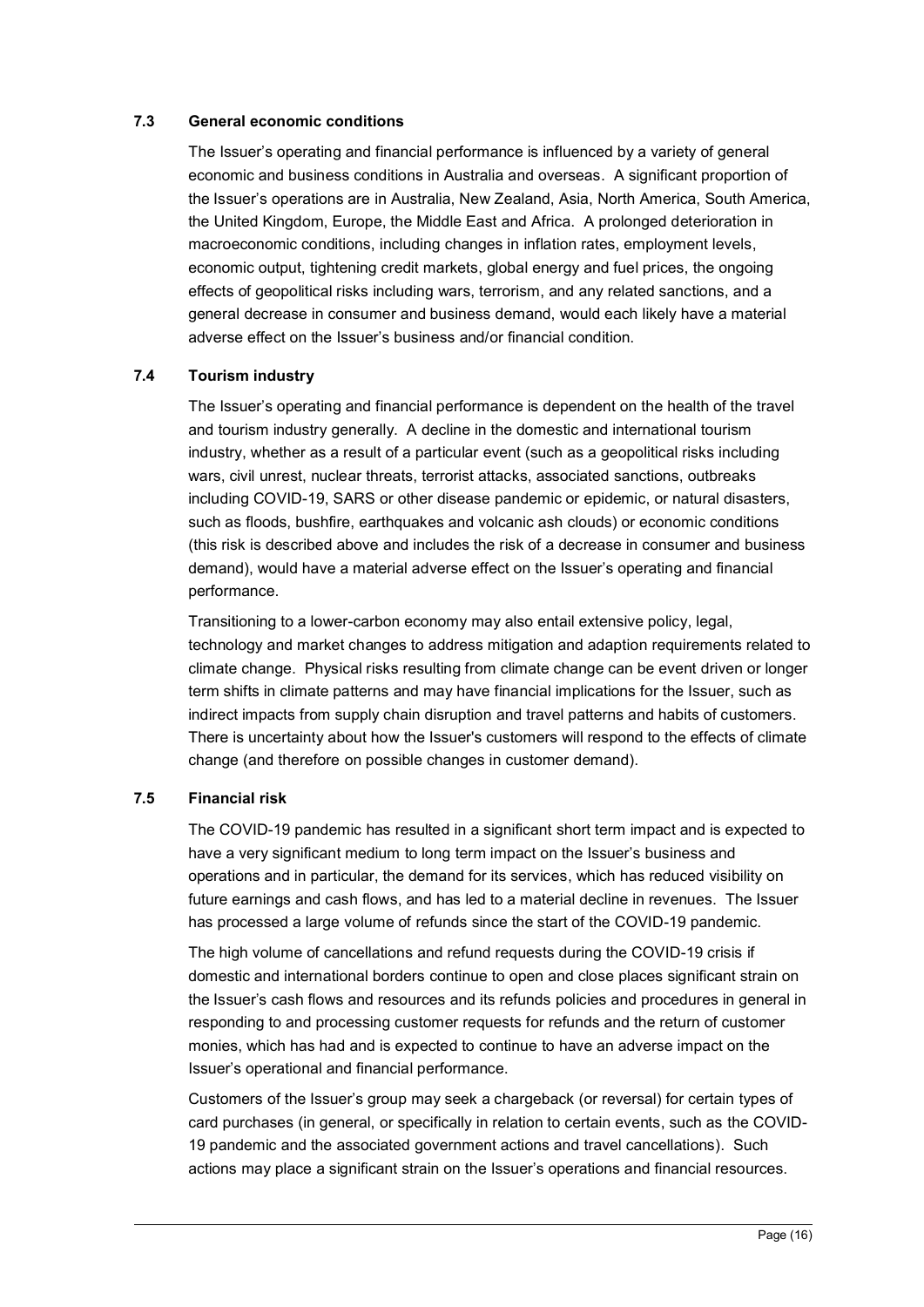There is no certainty that demand for the Issuer's services will normalise to a level existing prior to the impact of COVID-19 (or how long such normalisation could take), even once all domestic and international travel restrictions are lifted.

The Issuer's ability to continue its current operations and effectively implement future business plans may depend on its ability to raise additional funds. There is no guarantee that equity or debt funding will continue to be available to the Issuer on favourable terms or at all or that, when an existing facility, convertible bond instrument or any other instrument expires, matures or is otherwise terminated (e.g. due to an event of default), the Issuer will be able to refinance that debt facility, convertible bonds or instrument on reasonable terms or at all.

An inability to raise additional funds or refinance existing facilities, convertible bond or other instrument may have a material adverse effect on the Issuer's operating and financial performance and its ability to repay Unsecured Noteholders.

The Unsecured Notes are unsecured obligations and will rank behind the claims of the Issuer's secured creditors and payments under the Unsecured Notes will be structurally subordinated to liabilities and obligations of the subsidiaries of the Issuer. The Unsecured Notes are unsecured obligations of the Issuer ranking pari passu and rateably, without any preference among themselves. The payment obligations of the Issuer under the Unsecured Notes will rank equally with all its other existing and future unsecured and unsubordinated obligations, save for such obligations that may be preferred by provisions of law that are mandatory and of general application. The repayment of the Notes may be compromised if (i) the Issuer enters into bankruptcy, liquidation, rehabilitation or other winding-up proceedings, (ii) there is a default in payment under the Issuer's future secured indebtedness or other unsecured indebtedness, or (iii) there is an acceleration of any of the Issuer's indebtedness. If any of these events occur, the Issuer's assets may not be sufficient to pay amounts due on the Unsecured Notes.

#### **7.6 Decreased profits**

Interest on the Unsecured Notes is calculated by reference to the relevant shop or business unit revenues, profits or some other metric. Accordingly, an Unsecured Noteholder's return on the Unsecured Notes will be affected by anything which affects the revenues, profitability etc. of the relevant shop or business unit. The Issuer does not promise or guarantee any particular return on the Unsecured Notes. Each of the risks identified in section 7 of this Prospectus may materially impact the revenues, profitability etc. of the relevant shop or business unit.

#### **7.7 Credit-associated risk**

The Issuer may be exposed to counterparty credit risk arising from its operating activities as its current cash flow and ability to generate revenue is heavily reliant on arrangements with customers and suppliers. The Issuer is exposed to credit risks arising from any payment failures due to the deterioration in the creditworthiness of, or as a consequence of a bankruptcy or insolvency proceeding, affecting its debtors including corporate customers, suppliers and travel services providers (such as airlines, tour operators, cruise lines, hotels, etc.). Customers may also seek a chargeback (or reversal) for certain types of card purchases and such actions may place a significant strain on the Issuer's operations and financial resources.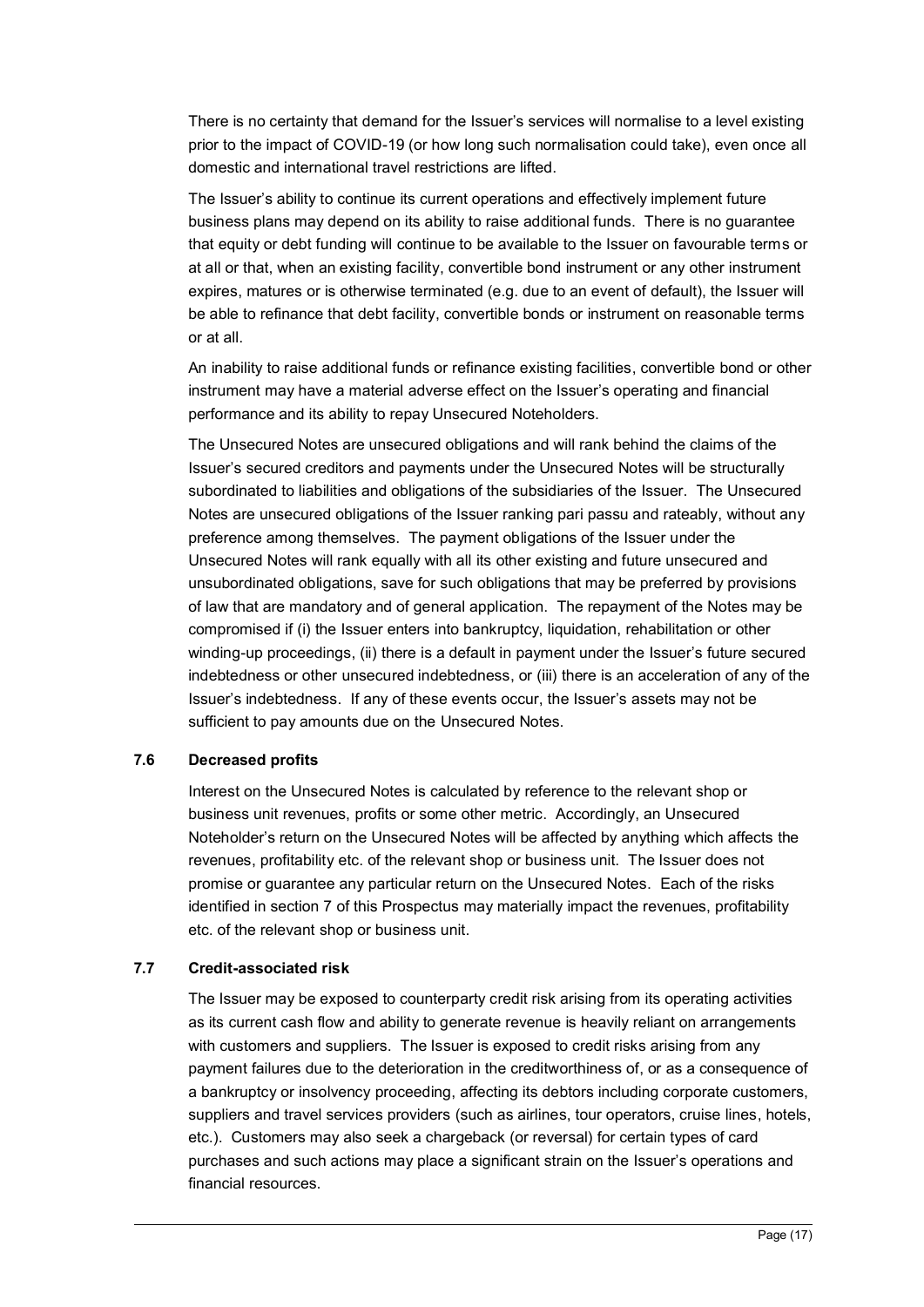The Issuer's credit facilities and borrowings contain various covenants which, if not waived or complied with, could result in rights exercisable by the financiers against the Issuer, including an acceleration of such facilities. The continued compliance with these covenants depends on a number of external factors.

In the event that the Issuer breaches any financial covenants in the future and its financiers do not waive such breaches, its financiers may have the right to accelerate the principal and interest payments relating to the facilities in breach. This could trigger cross default and/or cross acceleration provisions in other financing arrangements under which the Issuer is a borrower. Such events may also lead to an event of default under the terms and conditions of the Unsecured Notes.

#### **7.8 Supplier and customer risk**

The Issuer's business activities and financial performance are reliant on suitable contractual arrangements being negotiated with major airlines, global distribution system ('GDS') providers, and other suppliers of goods and services, as well as on winning and retaining customers. A dispute, or a breakdown in the relationship, between the Issuer and its suppliers or customers, a failure to reach a suitable arrangement with a particular supplier or customer, or the failure of a supplier or customer to pay or otherwise satisfy its contractual obligations (including as a result of insolvency), could have an adverse effect on the reputation and/or the financial performance of the Issuer.

#### **7.9 Competitor and consumer risks**

#### *Competition*

The Issuer's businesses operate in a highly competitive industry. The Issuer's competitors comprise established and emerging online and traditional sellers of travel-related services. The Issuer's competitors may increase their product offering or value proposition to compete with the Issuer on a larger scale. If the Issuer fails to continuously innovate to remain competitive, its revenues and operating results could suffer.

#### *Consumer patterns*

Changes in customer patterns with respect to products may adversely affect the Issuer. The Issuer's business and financial condition may be affected by changes in customer patterns and preferences in relation to its product offerings. If trends away from the Issuer's offering were to continue and the Issuer fails to achieve sales of such substitute products in volumes similar to its pre-COVID-19 flight and hotel sales volumes, this could have a material adverse effect on the Issuer's business. The operational and financial challenges associated with COVID-19, the associated impact on the travel and tourism industry and the Issuer's response to these challenges, including its cancellation policies and processing times, could impact upon customer satisfaction and loyalty, the reputation of the Issuer and its ability to attract customers in future. A loss of customer satisfaction or loyalty may also materialise as a result of changing community travel and/or service expectations, activism in relation to particular travel destinations or activities which are booked through the Issuer, and in the event that the Issuer's employees fail to comply with approved customer service, pricing and cancellation policies.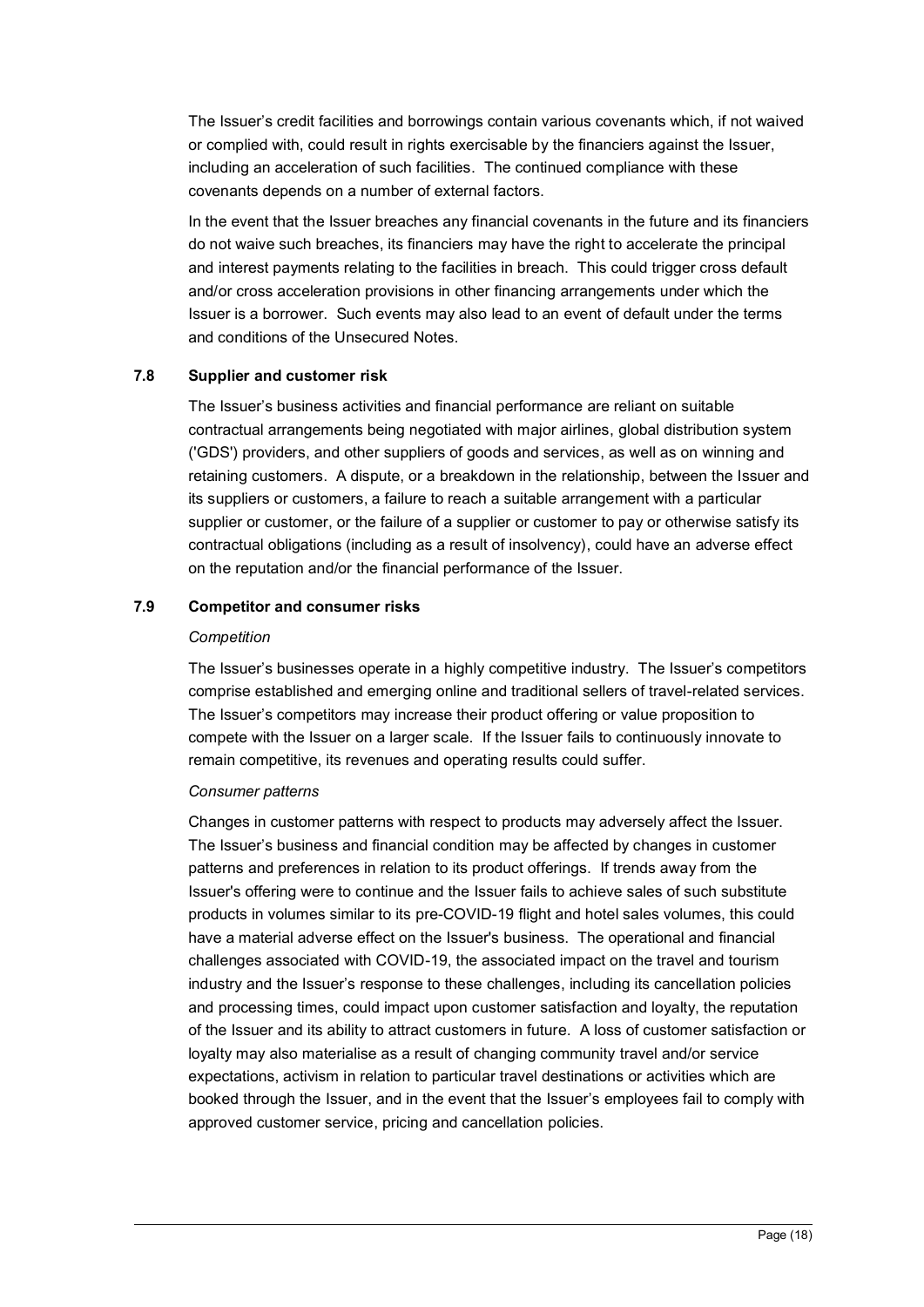#### **7.10 Business systems risk**

#### *IT systems & privacy / data protection*

The Issuer relies heavily on the performance, reliability and availability of its information technology, communication and other business systems, which are subject to network interruption and system outage risks that could have a negative impact on the quality of the services offered by the Issuer and, as a result, on demand from consumers and revenue. The disruption caused to operations as a result of the COVID-19 pandemic and the Issuer's increased dependency on remote working arrangements have resulted in a significant increase in the reliance on the performance and availability of the Issuer's remote working and collaboration systems, and interruption to these services could have an adverse impact on the Issuer's operations, financial performance and reputation. Any damage to, or failure of, the Issuer's key systems (on either the supplier or Issuer side) may result in disruptions to the Issuer's business (especially its online services). Any failures of, or malicious attacks on, the Issuer's business systems, or any compromise to the security of data (including any personal information / data) held by the Issuer (for example, because of cyberattacks), may similarly impact both the Issuer's business and its reputation and the results of its operations. Financial penalties for data breaches can also be significant, which if levied on the Issuer could have a material adverse effect on the reputation, the financial performance of the Issuer, customer losses and liability claims or class action lawsuits against the Issuer. A cyber security incident affecting the third parties on which the Issuer relies upon could expose the Issuer or its customers to a risk of loss or misuse of customer data and significantly damage the Issuer's reputation and may have a material adverse impact on the financial performance and operations of the Issuer.

The Issuer's systems contain large amounts of customer data (including name, address and financial data details), as well as the data of employees, end customers, and suppliers as part of its business and therefore it must comply with the strict data protection and privacy laws in jurisdictions in which it operates. While the Issuer uses security technologies and processes to limit access to such data, and places a strong focus on developing processes to protect such data, such measures cannot guarantee absolute security given conditions including the constantly developing and pervasive nature of the cyber threat landscape, unknown security vulnerabilities and unavoidable human error.

In addition, the majority of key systems are operated under third party licenses and the Issuer will require new licenses or extended existing licenses in the future. Failure to secure appropriate licensing arrangements may impact revenue adversely and could lead to delays in product introductions and loss of substantial resources whilst the Issuer attempts to secure alternate technical offerings, including from appropriate third party suppliers, which could impact the financial performance of the Issuer and in turn materially adversely affect the Issuer's business and financial condition and the results of its operations. The costs of licenses may also increase.

#### *Credit cards*

The Issuer is subject to risks associated with processing credit card and other payment transactions and failure to manage such risks may subject the Issuer to fines, penalties and additional costs and could have a material adverse impact on its business and financial condition and the results of its operations.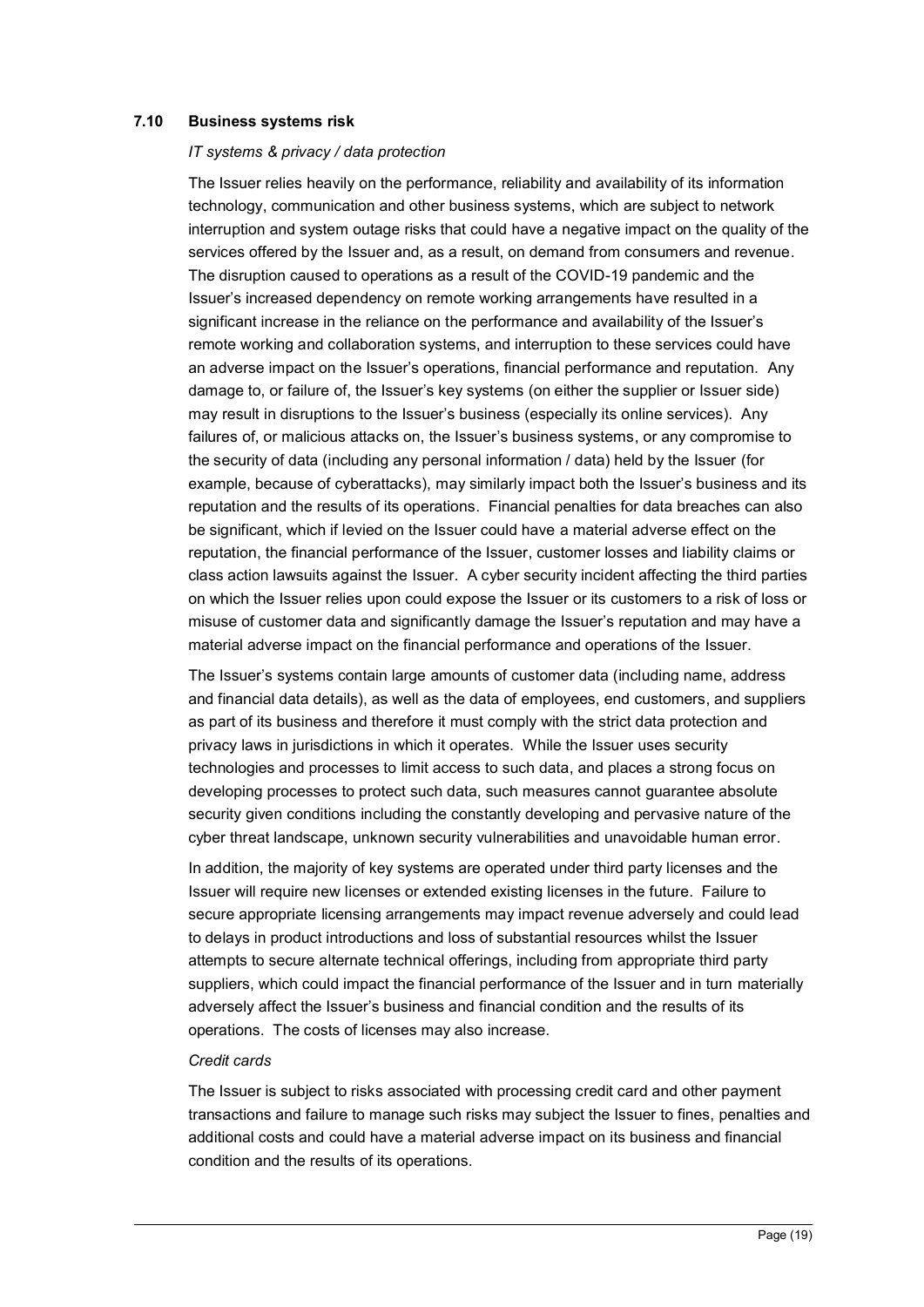The Issuer is also subject to payment card association operating rules, including data security rules and certification requirements, which could change or be reinterpreted to make it difficult or impossible for the Issuer to comply. If the Issuer fails to comply with these rules or requirements or if its data security systems are breached or compromised, the Issuer may be liable for card issuing banks' costs, be subject to fines and higher transaction fees, lose its ability to accept credit and debit card payments or facilitate other types of online payments, and/or suffer reputational damage and the loss of customers.

#### *Intellectual property*

The Issuer's intellectual property rights and information technology systems are valuable and any inability to protect or maintain them could reduce the value of the Issuer's products, services and brand and licensing risk.

#### **7.11 Loss of key staff and staff turnover**

The Issuer is dependent upon the experience of its Directors, key senior management and staff generally. The loss of any of key personnel (i.e. by death, total or permanent disablement or resignation), as well as high staff turnover, could cause disruption to the conduct of the Issuer's business in the short term and negatively affect the Issuer's operating and financial performance.

#### **7.12 Growth strategy execution and business model disruption**

The Issuer may not be able to execute effectively the strategies for its current and future acquired businesses. Planned growth through expansion of existing business could expose the Issuer to additional or unforeseen costs, which may strain financial or management resources. There is also a risk of disruption to the Issuer's business models and/or those of its suppliers due to factors that are outside the control of the Issuer. Such disruption could adversely impact the Issuer's reputation and financial performance.

#### **7.13 Acquisition and investment risk**

From time to time, the Issuer evaluates acquisition and divestment opportunities. Any past or future acquisitions or disposals would cause a change in the sources of the Issuer's earnings and result in variability of earnings over time. Integration of new businesses may be costly and occupy management's time. The financial performance of investments and the economic conditions they operate within may result in investment impairment should the recoverable amount of the investments fall below their carrying values.

#### **7.14 Legal and compliance risks**

The risk of litigation and claims is a general risk that applies across the Issuer's business. The Issuer operates a global business and from time to time in the ordinary course of its business it receives enquiries from various regulators and government bodies and is also subject to various claims and litigation from third parties. The Issuer is of the opinion that no material contingent liability for any such claims or litigation currently exists.

The Issuer may be subject to litigation and claims by employees individually, or as part of a class action or trade union organisation, or investigations and enforcement proceedings by regulatory bodies, in the various jurisdictions in which it operates. The Issuer may be subject to litigation, class actions (including consumer / customer class actions, securities / shareholder class actions), and other claims and disputes in the course of its business in each of the jurisdictions it operates, including contractual disputes, indemnity claims,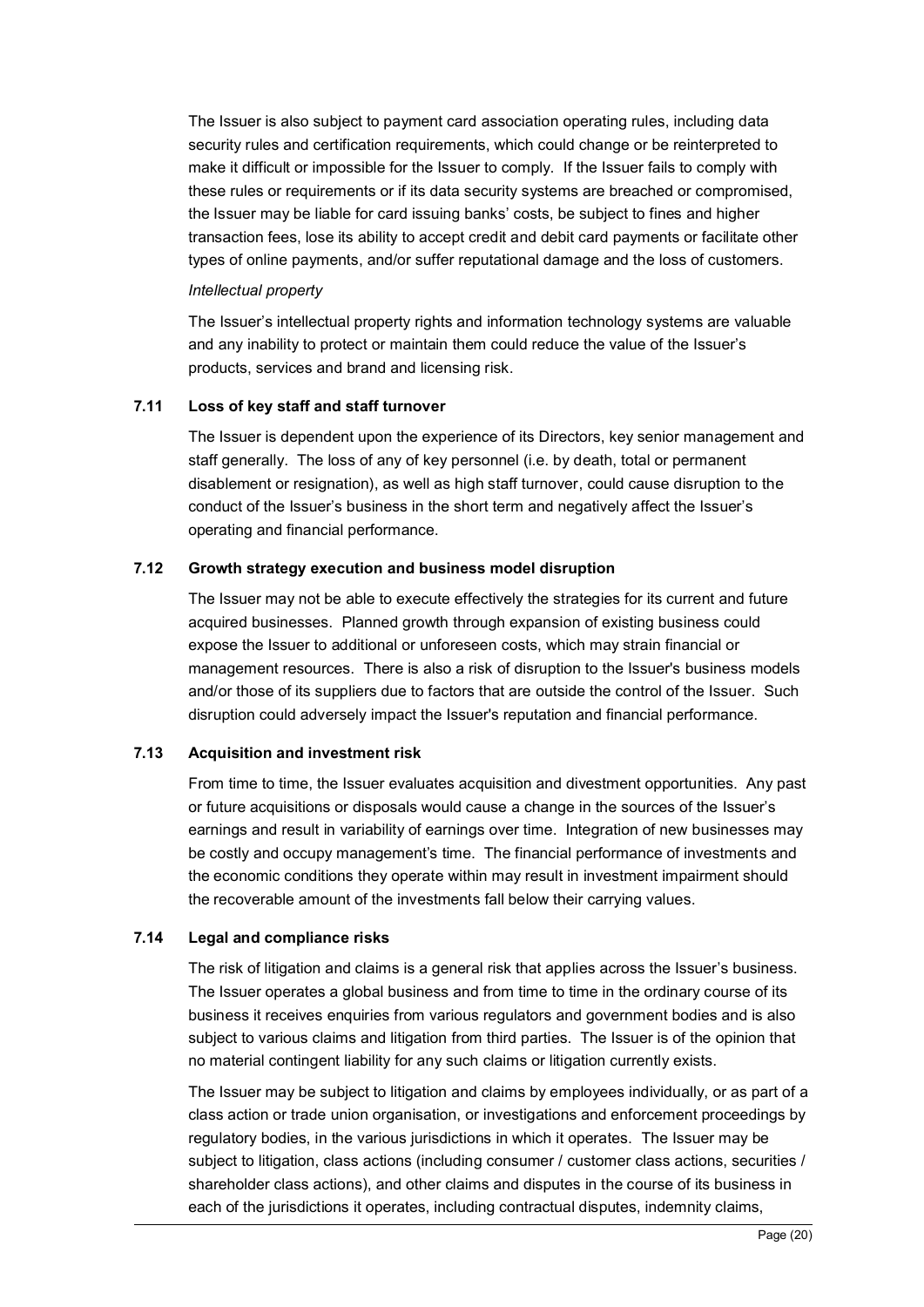consumer actions, personal injury claims, regulatory enforcement actions, claims in relation to compliance with laws including taxation, sanctions, anti-money laundering and antibribery, claims in relation to technology failures, data breaches and information security incidents and claims in relation to creative content. The Issuer may become subject to intellectual property infringement claims, including patent, copyright, trade secret, and trademark infringement claims. Litigation may be required to determine the validity and scope of the intellectual property rights of others.

In many of the jurisdictions in which the Issuer operates, governments have implemented various new laws or regulations to deal with employee related impacts of the COVID-19 pandemic (such as sick leave and paid time off) and, in some jurisdictions, regarding the health and safety of employees and/or customers, including vaccine mandates in the workplace. As such, there is a risk that the Issuer will be exposed to disputes, claims, litigation and industrial relations issues as a result of these requirements including in relation to vaccine mandates, discrimination, and various forms of workplace health and safety claims.

Damages (or any other awards, orders, settlements, penalties or costs), defence and settlement costs can be significant, even in respect of claims that have no merit, and can divert the time and attention of the management away from the business. In addition, the adverse publicity surrounding such claims may have a material adverse effect on the Issuer's business and prospects.

#### **7.15 Regulatory risk**

Regulatory action against the Issuer under legislation and government policy may adversely affect the Issuer. For example, as a retailer of travel and travel-related products, the Issuer engages in extensive promotional and other advertising activities and processes its employees' and customers' personal information / data. The Issuer's cancellation and refunds policies and procedures and/or the imposition of cancellation fees or charges by the Issuer or its contracted travel services providers during the COVID-19 crisis may also continue to expose the Issuer to regulatory scrutiny or other action, adverse media attention, consumer actions (including class actions) and/or cause reputational damage to the Issuer. Any regulatory or other action taken against the Issuer or its employees in relation to the conduct of the Issuer or its employees may have adverse effects on the reputation of the Issuer or on the Issuer's operating and financial performance.

A variation in legislation and government policy may also affect the Issuer and the business environment in which it operates. Any variation in legislation or government regulation and policy as regards the travel industry (or travel agencies more specifically) may also affect the Issuer and the business environment in which it operates. Legislative changes could directly and indirectly alter consumer demand for and consumer attitudes towards international or domestic travel. In particular, privacy, data protection, anti-money laundering, counter-terrorism financing, and sanctions compliance have been the subject of significant regulatory change and enforcement in recent years. A failure to operate a program to combat money laundering, bribery and terrorist financing or to ensure compliance with economic sanctions could have serious legal and reputational consequences for the Issuer and its employees. Consequences can include large fines, criminal and civil penalties, civil claims, reputational harm, and limitations on doing business in certain jurisdictions. Any new or altered laws or regulations which affect the Issuer's business could require the Issuer to increase spending and employee resources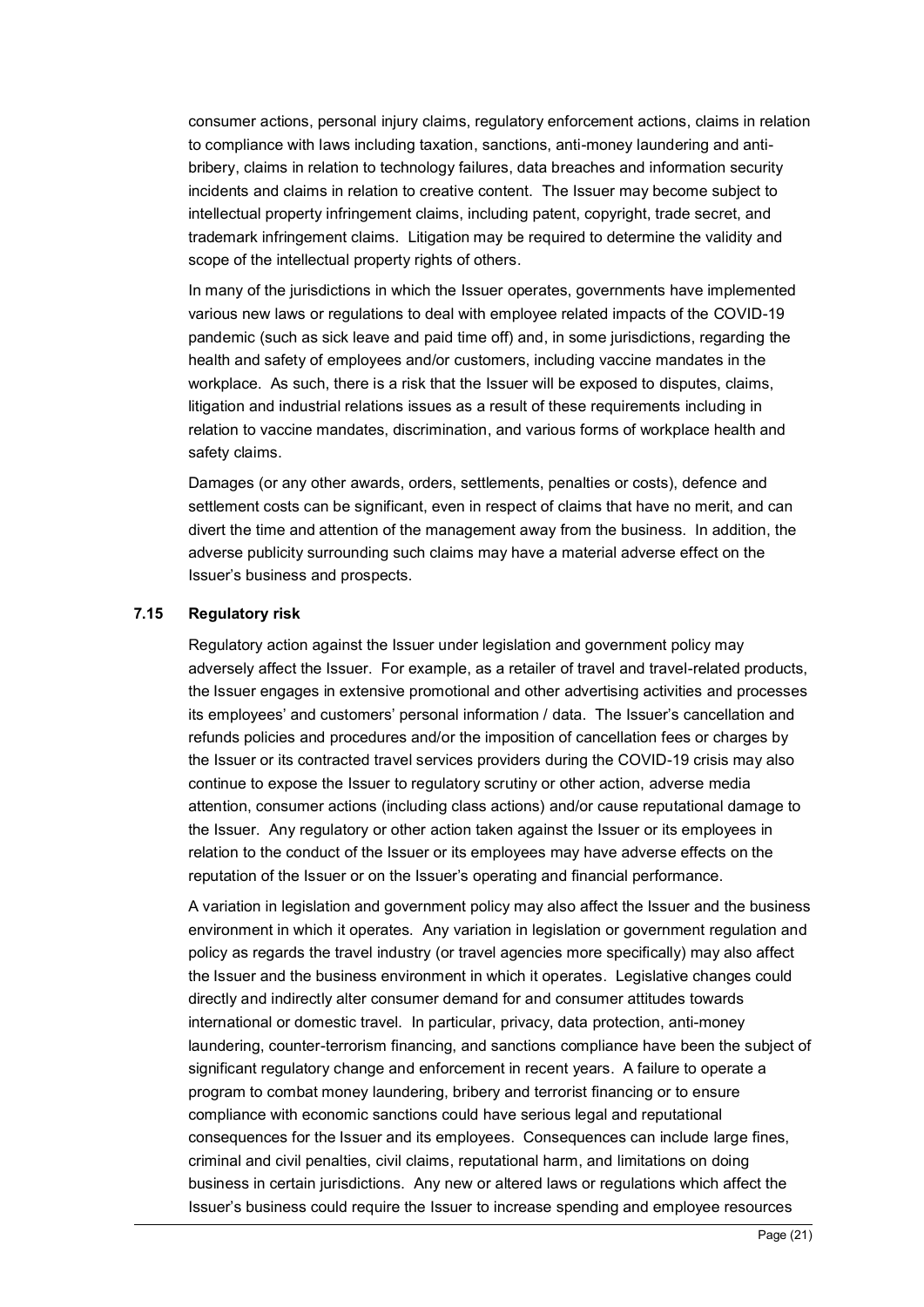on regulatory compliance and/or change or restrict the Issuer's business practices, which could adversely affect the Issuer's operations and profitability. Moreover, COVID-19 continues to present ongoing compliance challenges in connection with the capture, storage and processing of sensitive health personal information. In the absence of clear government mandates and/or internationally agreed standards, any future requirements around the storage and processing of such data (particularly in the form of COVID-19 vaccination information) represents an area of future and evolving risk. There will be costs associated with implementing technical and organisational measures to manage these privacy risks that are presently unknown. Costs (in the form of contractual damages, regulatory penalties and/or remediation expenses) may also arise should the technical and organisational measures adopted by the Issuer ultimately be deemed insufficient.

#### **7.16 Reputation risk**

The Issuer's business depends on its strong reputation and the value of its brand. The Issuer's brand equity is essential to ongoing growth. The Issuer considers its reputation for trustworthiness and integrity as important in maintaining customer goodwill and confidence for its operations and products. Unforeseen issues or events which place the Issuer's reputation at risk may impact on its future growth and profitability and its ability to compete successfully, and result in adverse effects on its future business plans.

#### **7.17 Insurance risk**

The Issuer has taken up insurance policies for certain risks in accordance with industry standards for a company of the size of the Issuer. However, there is no assurance that the Issuer's existing coverage will be sufficient to compensate it against all losses, or that insurers will continue to offer insurance products to certain sectors or industries on reasonable terms or at all. There are certain types of risks that are not covered by the insurance policies because they are either uninsurable or not economically insurable, including acts of war and acts of terrorism.

#### **7.18 Taxation risks**

A change to the current taxation regime in Australia or overseas, including changes in interpretation or application of the law by courts or taxation authorities, may affect the Issuer or the Unsecured Noteholders. Tax liabilities are the responsibility of each individual Unsecured Noteholder.

#### **7.19 Currency and foreign exchange risk**

The Issuer operates internationally and is exposed to foreign exchange risk arising from currency exposures on future cash flows. The Issuer actively measures these exposures and manages some of that exposure through currency hedges and derivative contracts. However, notwithstanding those measures, the movement of foreign exchange rates and/or any other economic factors could still have an adverse effect on the Issuer's operating and financial performance.

#### **7.20 Interest rate risk**

Changes in interest rates will affect borrowings which bear interest at floating rates. Any increase in interest rates will affect the Issuer's costs of servicing borrowings, and may affect the relative strength of the Australian dollar against other currencies which could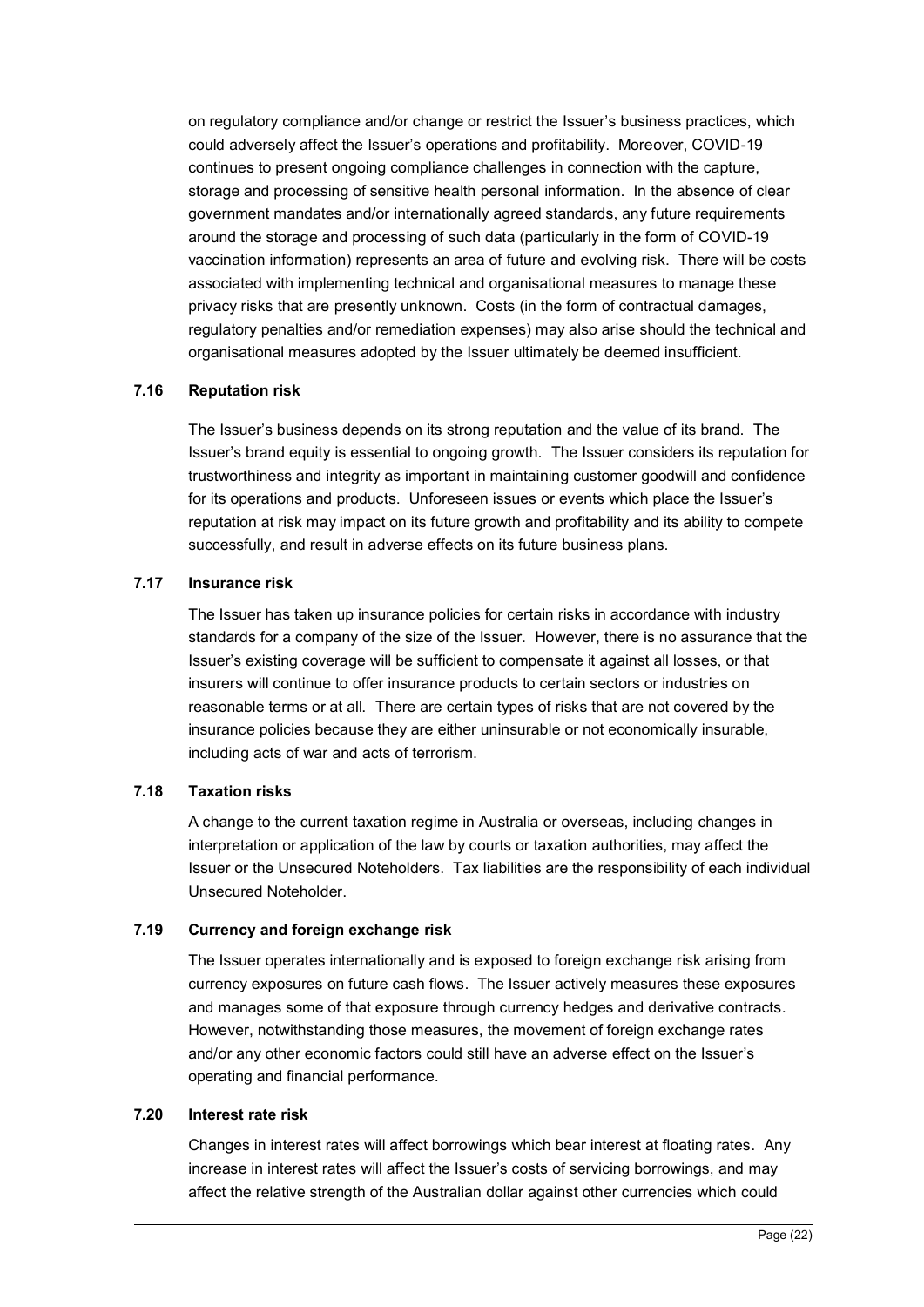materially and adversely affect the Issuer's earnings, financial performance and position. Changes in interest rates will have an impact on interest-earning investments held by the Issuer, where a reduction in interest rates will reduce the interest income earned, which could materially affect the Issuer's earnings, financial performance and position.

#### **7.21 Changes in accounting policy**

The Issuer must report and prepare financial statements in accordance with prevailing accounting standards and policies. There may be changes in these accounting standards and policies in the future which may have an adverse impact on the Issuer. The Issuer has previously assessed and disclosed, and will continue to assess and disclose, when known, the impact of adopting new accounting standards in its periodic financial reporting.

#### **7.22 Investment risks**

The Issuer invests funds it receives in the course of conducting its business.

The value of those investments or the return on them may rise or fall as a result of circumstances beyond the Issuer's control, including general economic conditions in Australia or overseas.

## **8. Meaning of profit and profit improvements for purposes of Unsecured Notes**

Profit, loss, or profit improvement for a period shall be determined as the management profit, loss or profit improvement for the relevant period, calculated pursuant to the relevant Brand Profit Calculation Methodology. The Brand Profit Calculation Methodology for each brand is determined by the Chief Financial Officer of the Issuer. The Issuer will notify the Unsecured Noteholder of any major change in the Brand Profit Calculation Methodology relevant to the brand and business unit to which the Unsecured Note relates.

Profit of each business unit is calculated as if that business unit was a "stand alone" operation. The expense components used in determining profit are partly influenced by the manager of that business unit and partly by the Issuer.

Examples of areas where the Issuer has significant influence are:

- the Issuer from time to time negotiates various deals with airlines, wholesalers, insurance brokers, reservation system providers and other related travel product providers and all business units have access to these deals;
- the Issuer determines half-yearly internal fees which are charged out (on a monthly basis) to its business units for the following:
	- accounting and legal services;
	- payroll and banking;
	- advertising;
	- computer support;
	- shop fit out:
	- management fees for "Country" and global support;
	- conferences; and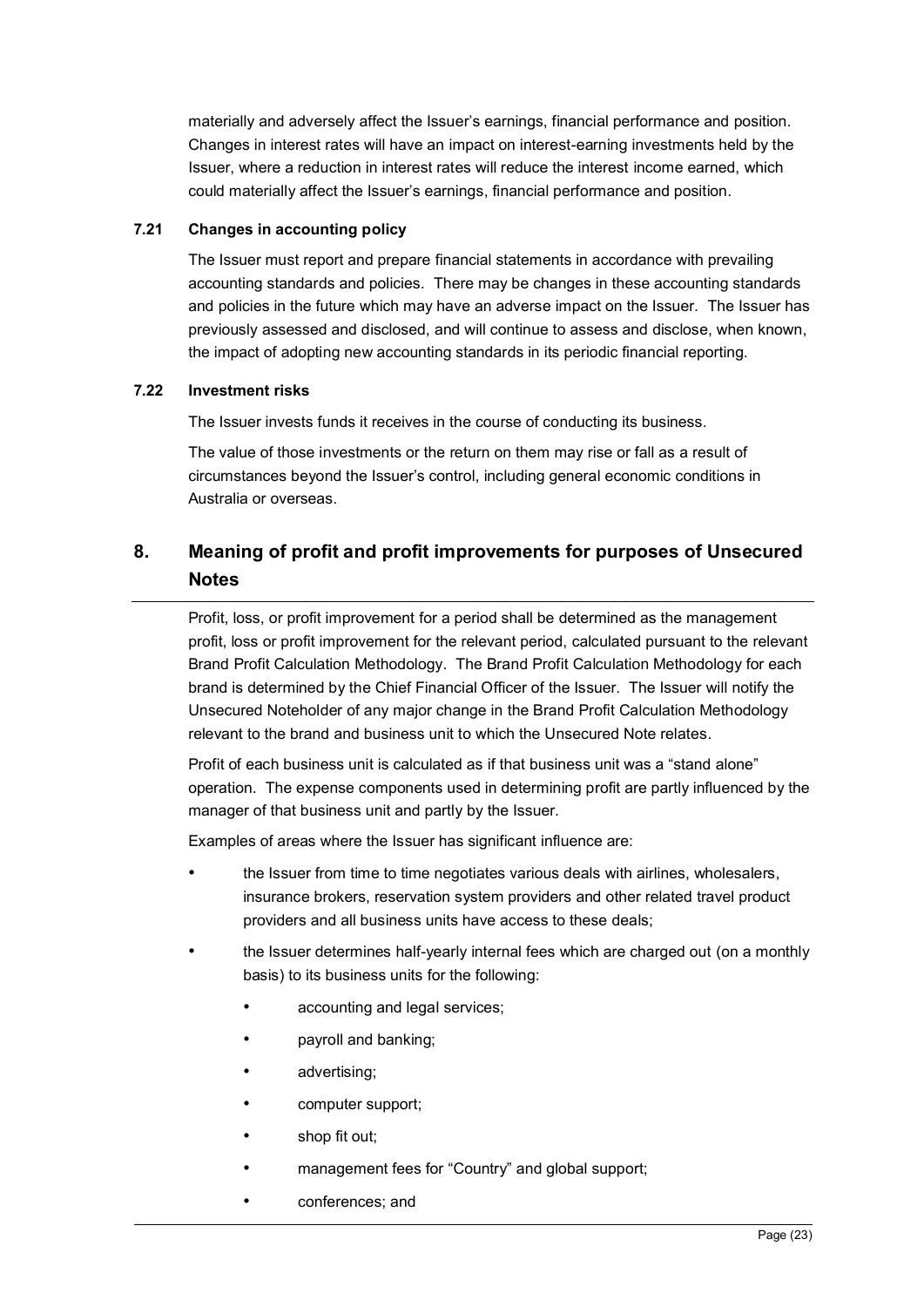- training; and
- salary related expenses:
	- the business unit is responsible for all statutory costs related to employment of persons in that business unit, including annual leave, long service leave, payroll tax and superannuation within the Issuer's general policy from time to time and legal requirements; and
	- the business unit is responsible for paying employees as per the Issuer's salary structure from time to time and legal requirements.

## **9. Additional Information**

#### **9.1 No costs and fees**

Investors in Unsecured Notes pay no brokerage, stamp duty or other charges on lodgement of their investment. Any stamp duty on the application for or issue of the Unsecured Notes will be paid by the Issuer.

#### **9.2 Interests of Directors**

Other than as described below and in the 2021 Annual Report, no Director and no firm in which a Director of the Issuer is a partner has any interests in the promotion or formation of, or any property proposed to be acquired by, the Issuer, nor have any amounts in cash or shares or otherwise been paid or been agreed to be paid to any Director of the Issuer (or to any firm of which he is a partner), to induce him to become or to qualify him as, a Director, or otherwise for services rendered by him or by the firm in connection with the promotion or formation of the Issuer.

At no time will any Director be offered, be issued with, or have any beneficial interest in Unsecured Notes that are, will be or have been issued pursuant to this Prospectus.

Directors are paid remuneration for their services as directors of the Issuer as set out in rule 51 of the constitution of the Issuer and, in the case of executive directors, under service agreements.

#### **9.3 Warranty**

The applicant warrants to the Issuer that any proposed Unsecured Noteholder which is a non-natural person (for example, a company, family trust or superannuation fund trustee of the applicant):

- has not contracted with Flight Centre to provide the management services (such as by being "*independent contractor*") to a Flight Centre business; and
- is not engaged in the business of holding or dealing in debt securities.

#### **9.4 Unsecured Noteholder to provide certain information**

If requested by the Issuer, the Unsecured Noteholder agrees, and it is a condition of the issue of the Unsecured Notes, to provide certain information required by it or the Trustee in order to comply with any applicable law, including the United States *Foreign Account Tax Compliance Act* (FATCA).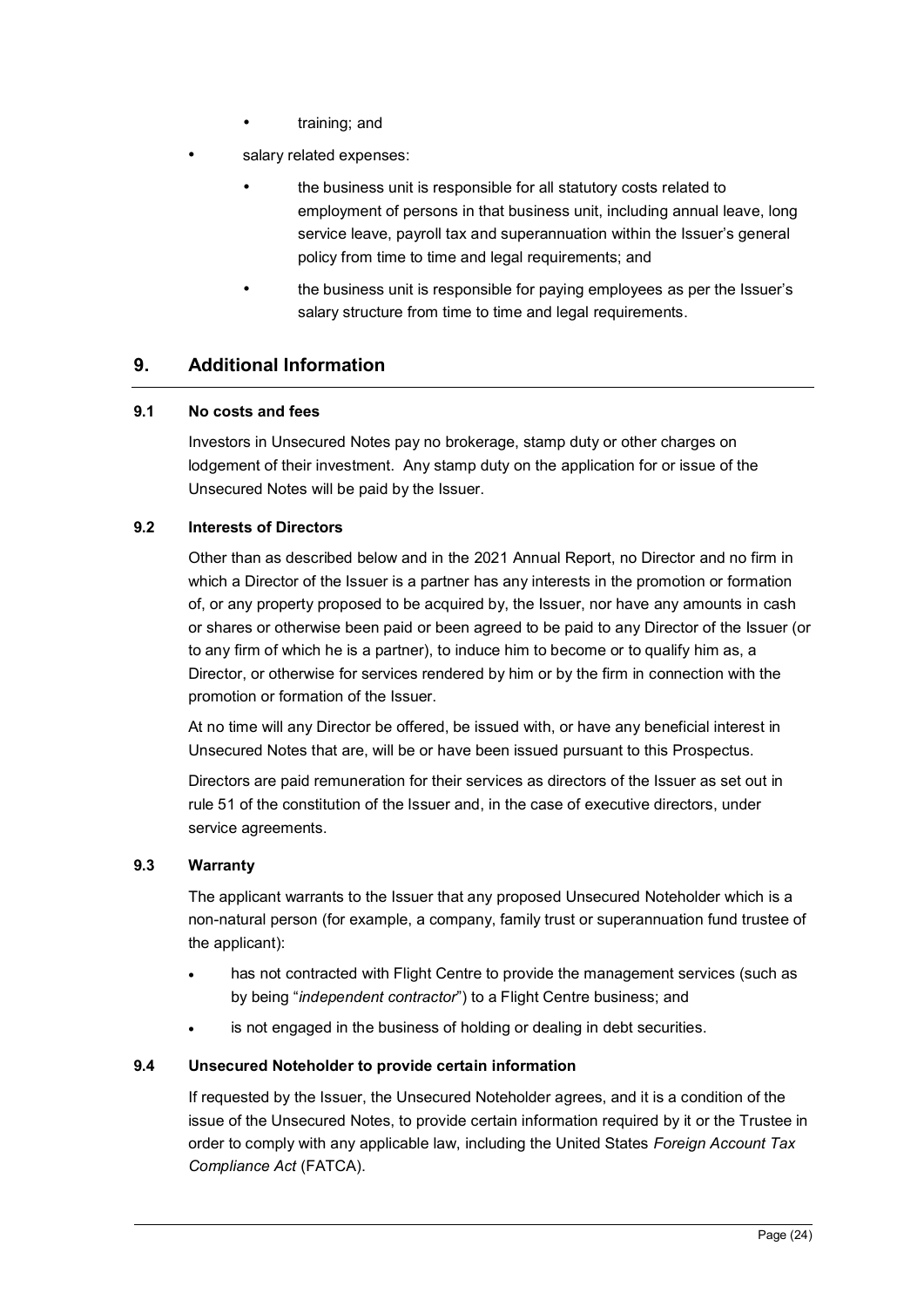#### **9.5 Directors' statement**

The Directors report that, after making due inquiry, since 31 December 2021 there have not been any circumstances that have materially affected or will materially affect the profitability or the value of the assets and liabilities of the Issuer or the Flight Centre Group, except as disclosed in this Prospectus (see particularly section 6.2).

#### **9.6 Statutory information**

Subject to the earlier provisions of this Prospectus, the Issuer will, within two months of accepting an application form, issue the investor with a certificate acknowledging the indebtedness of the Issuer for the face value of the Unsecured Note issued.

Each of Ernst & Young and Baker & McKenzie has given and not withdrawn its consent to being named in this Prospectus in the form and context in which it is named. Neither Ernst & Young nor Baker & McKenzie has authorised or caused the issue of this Prospectus and neither takes any responsibility for any part of this Prospectus. Ernst & Young has also given and not withdrawn its consent to the issue of this Prospectus with the inclusion (by reference) of its audit report on the financial statements for the year ended 30 June 2021 in the 2021 Annual Report and its review report on the financial statements for the half year ended 31 December 2021. To the fullest extent permitted by law, Ernst & Young does not accept any responsibility for the consequences of any reliance on its audit report on the financial statements for the year ended 30 June 2021 or its review report on the financial statements for the half year ended 31 December 2021 beyond that owed to whom those reports were addressed at the date of their issue.

The Trustee has given and not withdrawn its consent to being named in this Prospectus as Trustee for Unsecured Noteholders in the form and context in which it is named. The Trustee is paid a one-off fee of \$20,000 for its engagement, as well as an ongoing annual fee of \$50,000 (plus GST) plus 0.10% of the face value between \$25 million and \$150 million of Unsecured Notes on issue and 0.05% of the face value over \$150 million of Unsecured Notes on issue for acting as trustee and receives the benefit of clauses 12 and 13 of the Trust Deed described above.

The Trustee's role in the preparation of this Prospectus has been limited to reviewing the Prospectus to ensure its contents are not inconsistent with the provisions of the Trust Deed. The Trustee has had no involvement in the preparation of any part of this Prospectus and expressly disclaims and takes no responsibility for any part of, and has not caused or authorised the issue of, this Prospectus.

#### **9.7 Privacy**

The Unsecured Noteholder agrees that the Company may collect personal information (as defined in the *Privacy Act 1988* (Cth)) about the Unsecured Noteholder in connection with the Unsecured Note(s) to be issued under this Agreement. The Company may collect personal information directly from the Unsecured Noteholder or from the Company's internal business divisions (e.g. Flight Centre Payroll) and/or from the Company's related bodies corporate (e.g. Moneywise Global Pty Ltd (ACN 141 183 815) or P4 Finance Pty Ltd (ACN 151 234 605)).

The Unsecured Noteholder agrees that the Company may use such personal information, and disclose it to third parties (which may include overseas recipients), in connection with the issue and management of the Unsecured Note(s). Such third party recipients may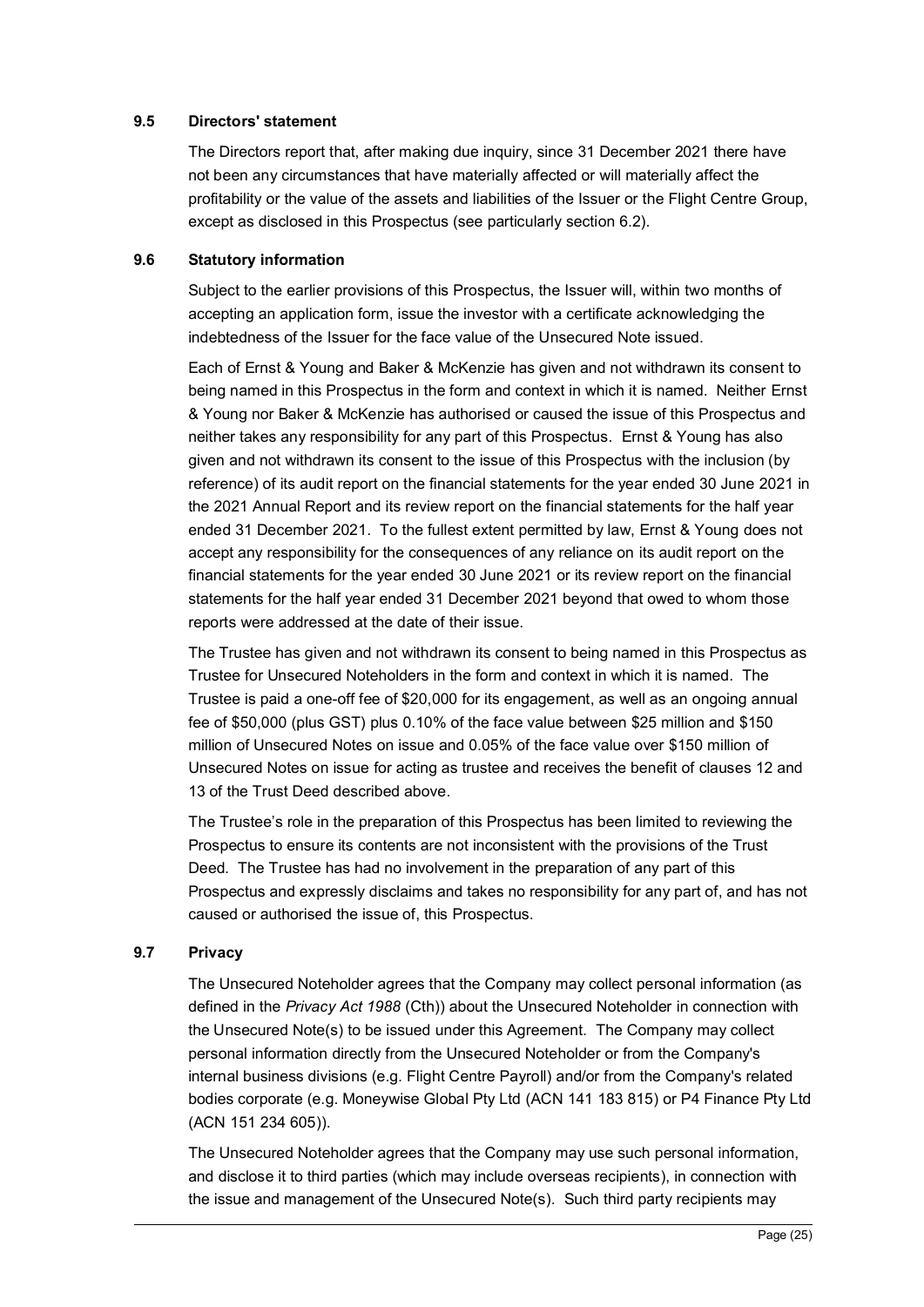include the Company's related bodies corporate, Moneywise Global Pty Ltd (ACN 141 183 815) and P4 Finance Pty Ltd (ACN 151 234 605). Personal information disclosed to Moneywise Global Pty Ltd (ACN 141 183 815) will be handled in accordance with its Privacy Policy at https://www.moneywiseglobal.com/privacy-policy-moneywise-global/. Personal information disclosed to P4 Finance Pty Ltd (ACN 151 234 605) will be handled in accordance with its Privacy Policy at

http://www.p4finance.com/sites/p4finance.com/files/P4-Privacy-Policy.pdf?20210721& sm\_au\_=iVVgFS6VVgvJMFB7.

The Company may disclose personal information of the Unsecured Noteholder to the Trustee. The Trustee collects personal information about the Unsecured Noteholder for the primary purpose of providing trustee services to the Company and for ancillary purposes detailed in the Trustee's Privacy Policy. The Trustee may disclose personal information, such as name and contact details, along with relevant account information, to its related bodies corporate, the Company, professional advisers, and/or as otherwise instructed by the Company. The Trustee is also permitted to collect and disclose personal information when required or authorised to do so by law. The Trustee is not likely to disclose personal information to overseas recipients. Personal information held by the Trustee will be used in accordance with the Trustee's Privacy Policy. The Trustee's Privacy Policy contains information about how an individual may access or correct their personal information held by the Trustee and how they may complain about a breach of the Australian Privacy Principles by the Trustee. The Trustee's Privacy Policy is available at https://www.msc.group/privacy-policy/.

## **10. Personalised application forms and instructions**

Accompanying this Prospectus is your personalised application form. If invited to do so by the Issuer, applicants should complete all relevant sections on the application form provided, sign and return it to the registered office of the Issuer. Applications should be made only on the application form accompanying the Prospectus. Photocopies of this application form will not be accepted. The minimum investment is A\$20,000. The percentage and the relevant shop (or other business unit) in respect of which interest calculations will be made under condition 6 of the Special Conditions of Issue are nominated in the personalised application form. Where payment is made by cheque, it must be in Australian currency (drawn on an Australian bank) and made payable to "Flight Centre Travel Group Limited", crossed not negotiable and attached securely to the front of the application form.

An applicant may, with the prior approval of the Issuer, nominate in writing a legal entity over which the applicant has effective control to be the holder of the Unsecured Note. This nomination may be made by inserting the name of the approved holder in the space indicated on the application form. The application form requests applicants or approved holders to complete a postal address for all correspondence. All communications to the holder from the Issuer or the Trustee will be mailed to the address as shown. Applicants should also include their telephone number, area code and contact name to assist the Issuer or the Trustee in the event that they need to contact the applicant in relation to their application. For advice on investing in these Unsecured Notes, applicants should consult their independent financial adviser. Applicants should also enter their Australian tax file number or exemption category in the box provided. Collection of tax file numbers is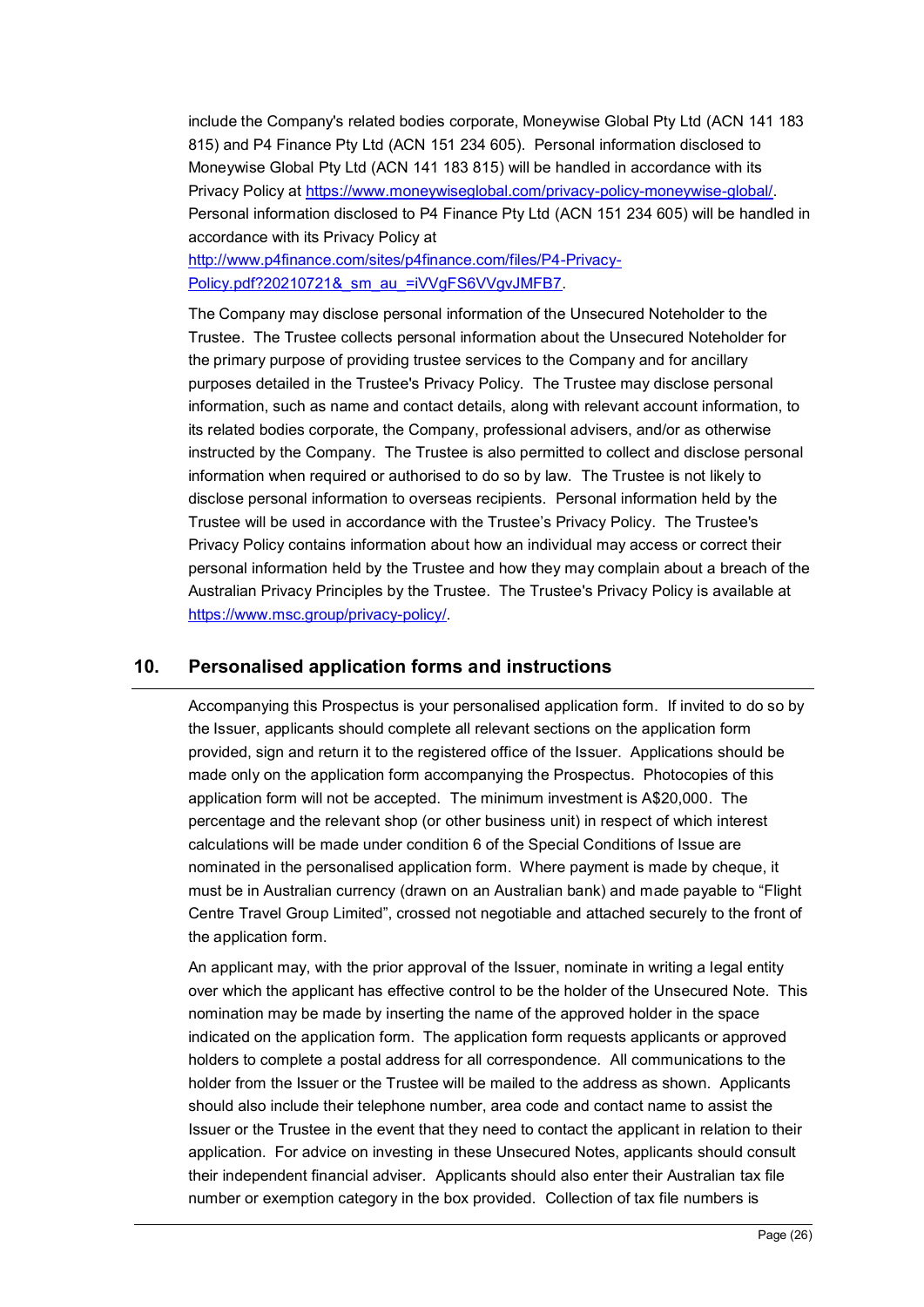regulated by law. Quotation of tax file numbers is not compulsory and will not affect this application.

Applicants should obtain their own advice regarding the taxation impacts of holding Unsecured Notes. None of the Issuer, the Directors or other members of the Flight Centre Group or the Trustee, or any member of the Trust Group, takes any responsibility for advising investors as to their tax position or the taxation impacts of holding Unsecured Notes.

**By signing the application form, applicants will be signing a document which will be legally binding on them on acceptance by the Issuer in accordance with the terms of the Trust Deed (and in particular the Special Conditions of Issue set out in the application form) and this Prospectus. By signing the application form, applicants also consent to the Unsecured Note certificates being in electronic format.**

The following information will be set out in each personalised application form:

- the name of the applicant (Schedule 1);
- the name of any other person previously approved by the Issuer to hold the relevant Unsecured Note;
- the name of the relevant shop / business unit to which the Unsecured Note will relate (Schedule 2);
- the face value of the Unsecured Note for which application is invited (being the face value of the Unsecured Note (Schedule 4);
- the basis on which the Unsecured Noteholder's entitlement to an interest distribution will be determined, including which Brand Profit Calculation Methodology will apply (Schedule 5); and
- the percentage rate proposed by the Issuer for use in the calculation of interest (Schedules 6 and 7).

#### **11. Glossary**

*2021 Annual Report* has the meaning given to that term in section 6.1 of this Prospectus;

**ASIC** means the Australian Securities and Investments Commission:

*ASX* means ASX Ltd (ACN 008 624 691);

*Brand Profit Calculation Methodology* means the accounting profit methodology paper to be used by each brand of the Issuer and which sets out the manner in which the accounting profit (or loss) or profit improvement of business units within each brand of the Issuer is to be calculated. The Brand Profit Calculation Methodology for each brand of the Issuer will be determined by the Chief Financial Officer of the Issuer, and may be varied from time to time (with prior notice to the Unsecured Noteholder);

*Company Secretary* means the secretary of the Issuer;

**Directors** means the directors of the Issuer:

*Flight Centre Group* means the Issuer and its controlled entities from time to time;

*Funding Arrangement* means an arrangement whereby a related financier funds the issue of Unsecured Notes to an Unsecured Noteholder;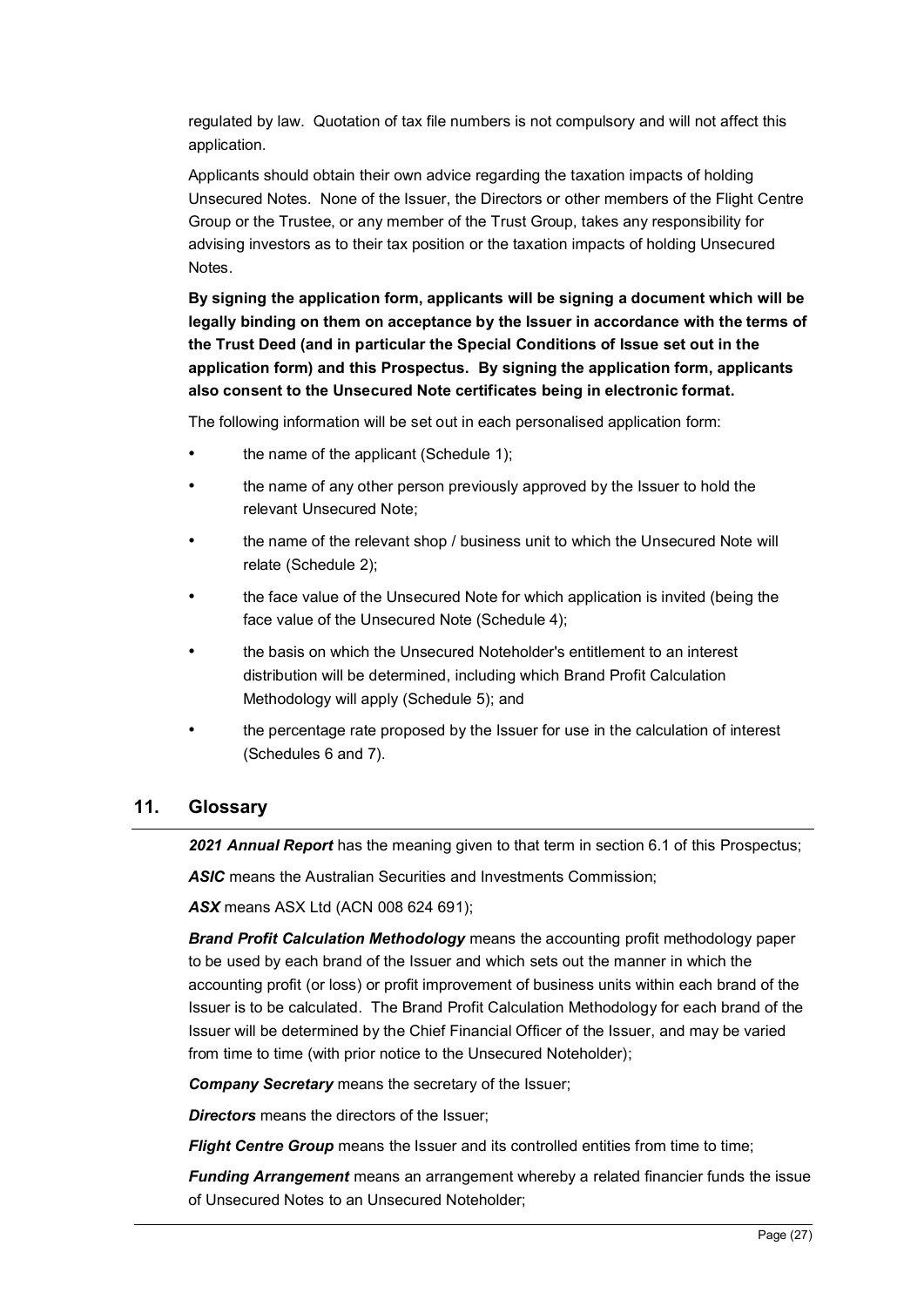*Issuer* or *Company* means Flight Centre Travel Group Limited (ACN 003 377 188);

**Moneys Owing** means the face value together with any distributions payable from time to time in respect of an Unsecured Note;

**Note Loan** has the meaning given to that term in section 3.5 of this Prospectus;

*Prospectus* means this prospectus dated 22 April 2022;

*Regulatory Guide* has the meaning given to that term in section 4 of this Prospectus;

*Related Person* has the meaning given to that term in section 5.10 of this Prospectus;

*Special Conditions of Issue* means the special conditions being schedule 3 to the Trust Deed, set out in full in the personalised application form with this Prospectus;

*Trust Deed* means the Unsecured Note Deed between the Trustee and the Issuer dated 19 April 2022 (as amended from time to time);

*Trustee* means the person from time to time acting as the trustee for the Unsecured Noteholders of the trust constituted by the Trust Deed (acting in that capacity), which is, at the date of this Prospectus, Melbourne Securities Corporation Limited (ACN 160 326 545);

*Unsecured Noteholder* has the meaning set out in the Trust Deed; and

*Unsecured Notes* means the unsecured debt securities to be issued by the Issuer pursuant to this Prospectus under the Trust Deed.

## **12. Corporate directory**

#### **Directors**

Gary Smith (Non-executive Chairman)

Graham Turner (Managing Director)

John Eales (Non-executive Director)

Robert Baker (Non-executive Director)

Colette Garnsey (Non-executive Director)

#### **Company secretary**

David Smith

#### **Registered Office**

Southpoint, 275 Grey Street SOUTH BRISBANE QLD 4101

#### **Share Registrar**

Computershare Investor Services Pty Limited

Level 1, 200 Mary Street

BRISBANE QLD 4000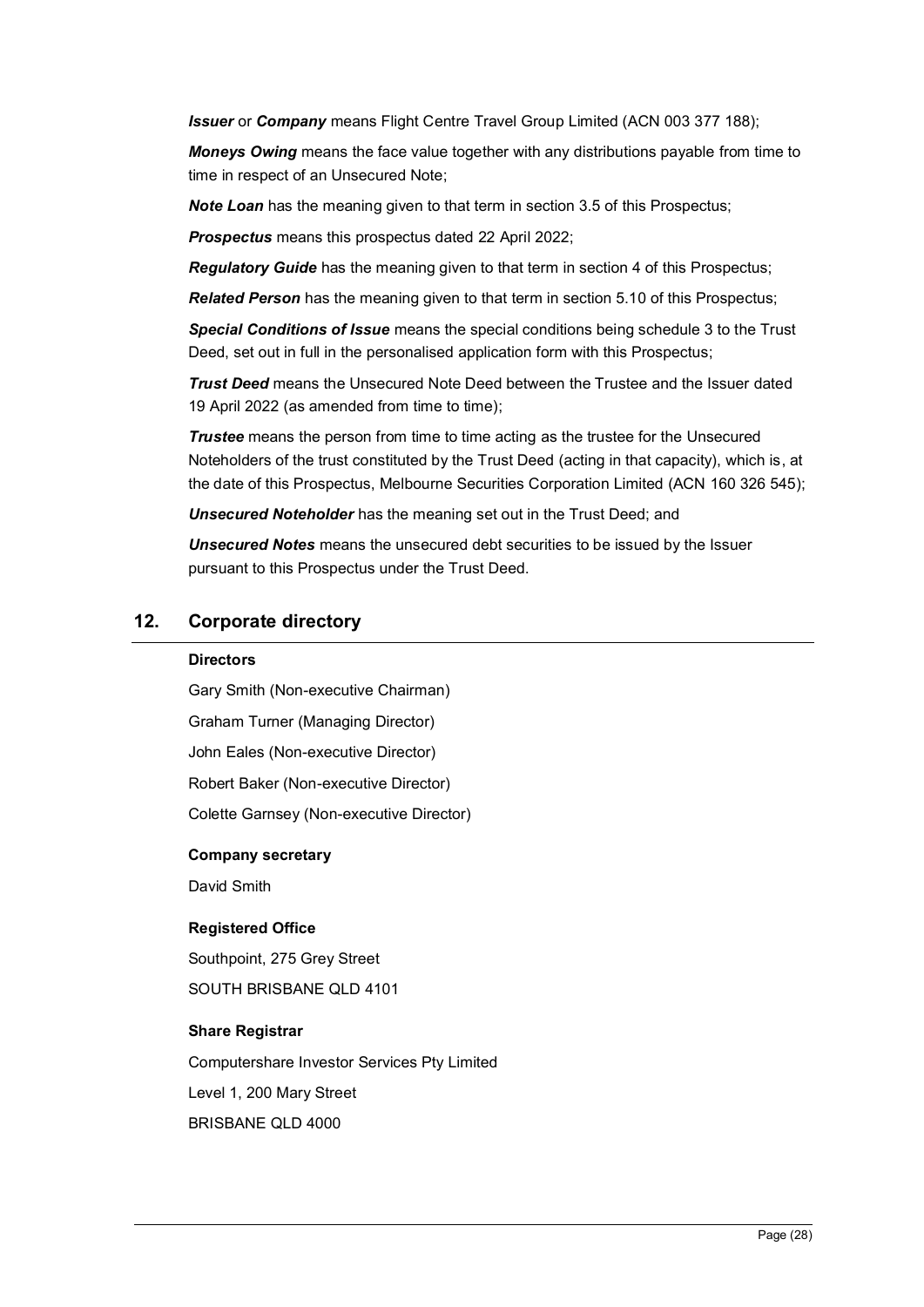#### **Auditors**

Ernst & Young Level 51,111 Eagle Street BRISBANE QLD 4000

#### **Solicitors**

Baker & McKenzie Level 8, 175 Eagle Street BRISBANE QLD 4000

## **Trustee**

Melbourne Securities Corporation Limited Level 2, 395 Collins Street MELBOURNE VIC 3000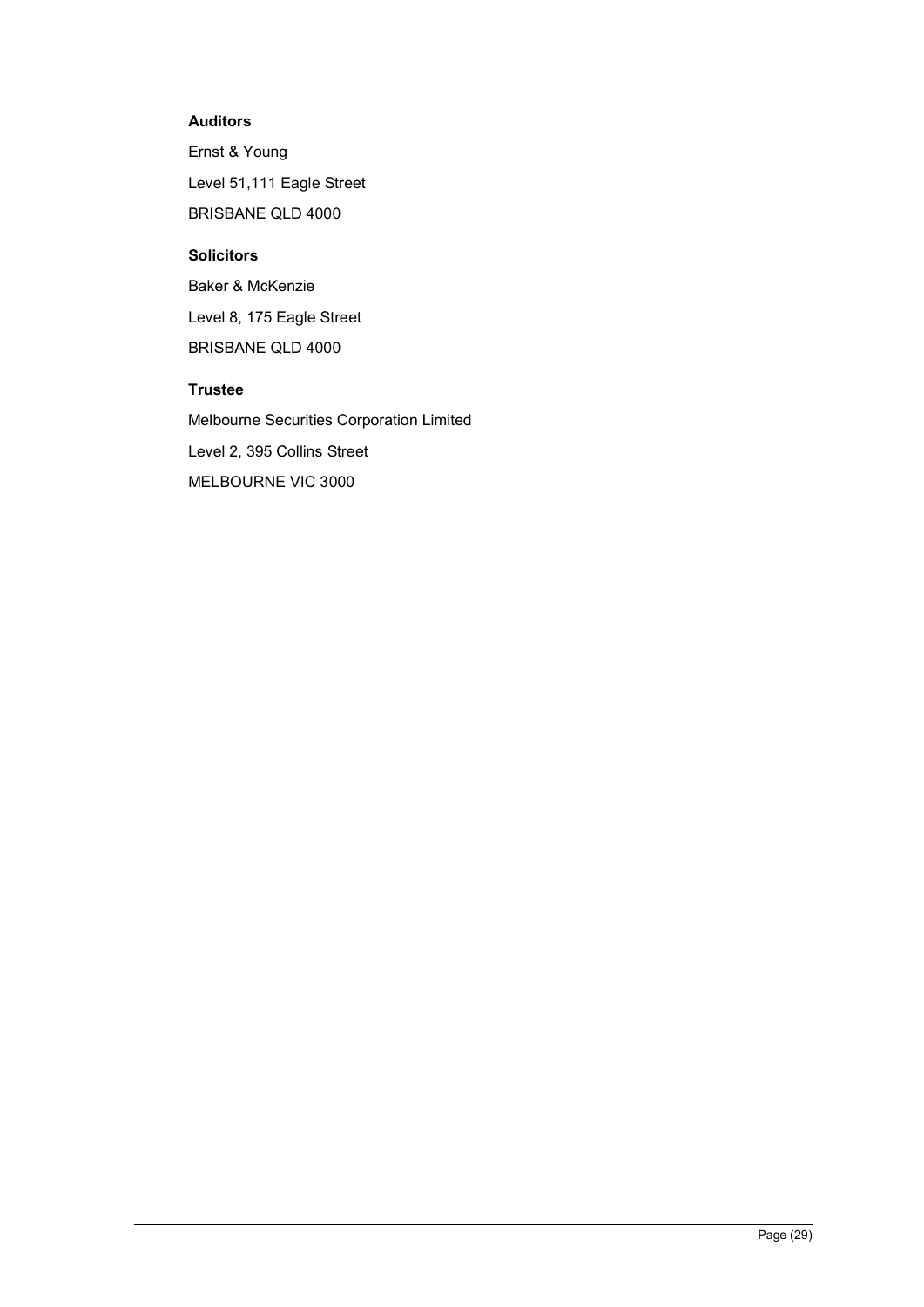## **Signature**

This Prospectus is signed on behalf of the Issuer by Graham Turner who is authorised by the Directors to sign this Prospectus.

M N  $\mathcal{L}_\text{max}$  , where  $\mathcal{L}_\text{max}$  and  $\mathcal{L}_\text{max}$  and  $\mathcal{L}_\text{max}$ 

Graham Turner Managing Director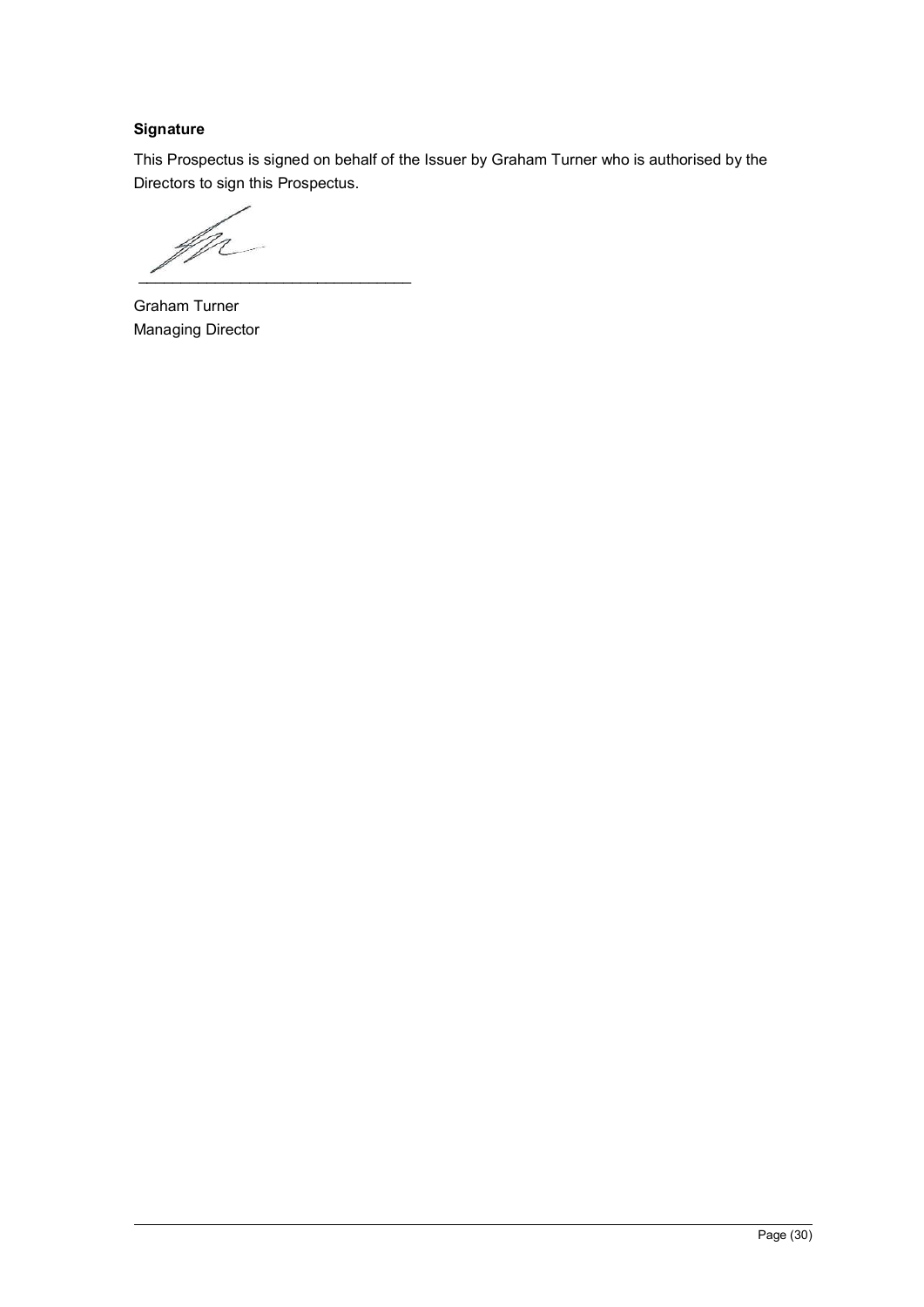## **Application Form Unsecured Notes**

#### **UNSECURED NOTE AGREEMENT**

THIS AGREEMENT is made the day of day of 20 BETWEEN Flight Centre Travel Group Limited (ACN 003 377 188) (hereinafter called the *Company*) of Southpoint, 275 Grey Street, South Brisbane, Queensland, 4101,

AND the person referred to in Schedule 1 (hereinafter called the *Unsecured Noteholder*).

#### Acquisition of Unsecured Note

- 1. The Unsecured Noteholder agrees to take and the Company agrees to issue an Unsecured Note to the Unsecured Noteholder in relation to the business referred to in Schedule 2 (the *Business*) on the terms and conditions as herein set out and as set out in the Deed described in clause 10.
- 2. The face value of the Unsecured Note is to be as set out in Schedule 4.
- 3. The Unsecured Noteholder must be, at the date of this Agreement, either the manager (referred to in Schedule 3 and hereinafter called the *Manager*) of the Business or any legal entity of which the Manager has effective control, nominated in writing by the Manager. A copy of such nomination must be given to the Company prior to execution of this Agreement. However, the Manager is not entitled to be issued an Unsecured Note other than in relation to the Business of which they are the Manager.
- 4. (a) Within 31 days after the date of this Agreement, the Unsecured Noteholder must pay to the Company an amount equal to the face value of the Unsecured Note set out in Schedule 4 in a manner acceptable to the Company (cash or cheque) as consideration for the acquisition of the Unsecured Note.
	- (b) As soon as is practicable after receiving this amount, the Company shall provide the Unsecured Noteholder with a Certificate evidencing the Unsecured Noteholder's ownership of the Unsecured Note stating the face value applicable to the Unsecured Note for distributions during the term of this Agreement and upon termination of this Agreement.
	- (c) If payment is not received by the Company within the required time, the Unsecured Noteholder will be deemed not to have been issued the Unsecured Note or any rights relating thereto, and this Agreement shall be voidable at the option of the Company.

#### Redemption of Unsecured Note

5. In addition to the circumstances referred to in clause 9, the Unsecured Note shall be redeemed for its face value together with all other Moneys Owing in accordance with this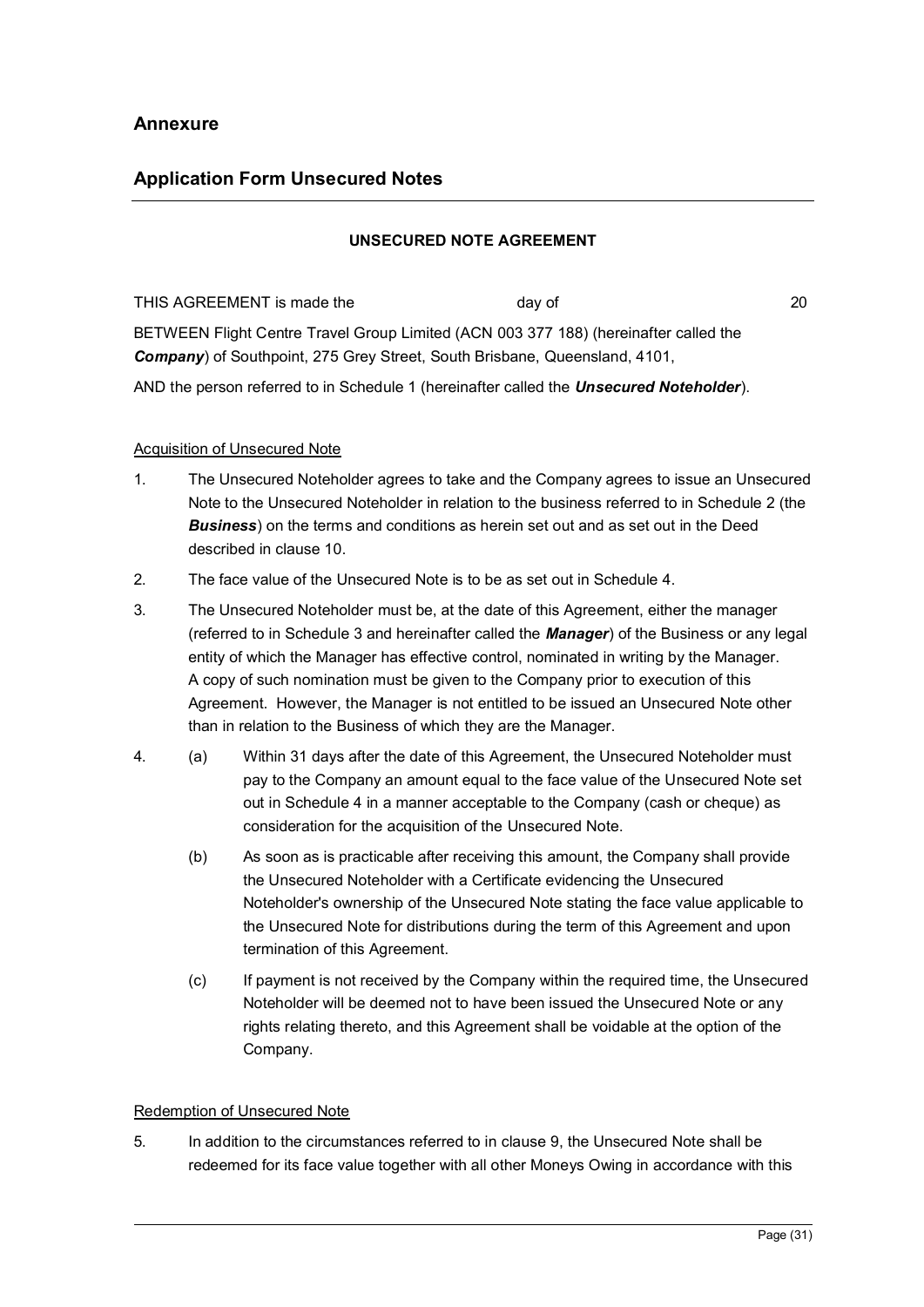Agreement, which shall be paid by the Company to the Unsecured Noteholder within 30 days or as otherwise specified in this Agreement, upon:

- (a) termination of the Manager's employment with the Company for any reason;
- (b) notice in writing from the Unsecured Noteholder requesting redemption or repayment of the Unsecured Note;
- (c) notice in writing from the Company advising that redemption or repayment of the Unsecured Note will occur on a certain date; or
- (d) the 10<sup>th</sup> anniversary of the date of issue of the Unsecured Note,

whichever occurs first.

#### Interest distribution on Unsecured Note

- 6. (a) The Unsecured Noteholder will be entitled to an interest distribution by reference to the Business in respect of the Unsecured Note held by the Unsecured Noteholder on the basis set out in Schedule 5. The applicable percentage rate(s) is (are) contained in Schedules 6 and 7 of this Agreement (as applicable to the Business).
	- (b) If Schedule 6 of this Agreement applies to the Business, the period and financial criteria which are to be met in order for interest repayments to be made together with the details of how such interest payments will be calculated and made is set out in Schedule 6 of this Agreement (calculated pursuant to the relevant Brand Profit Calculation Methodology), and this will apply where there is profit or profit improvements of the Business. Interest payments will be made no less frequently than quarterly, in arrears, so long as the Unsecured Note continues.
	- (c) If Schedule 7 of this Agreement applies to the Business, the period and financial criteria which are to be met in order for interest payments to be made together with the details of how such interest payments will be calculated and made is set out in Schedule 7 of this Agreement (calculated pursuant to the relevant Brand Profit Calculation Methodology), and this will apply where there is profit or profit improvements of the Business.
	- (d) In the case of interest distributions to be made by reference to the management profits or profit improvements of the Business, interest on the Unsecured Notes is only payable by reference to the Business' profits or profit improvements, after accounting for prior period losses of the Business. In these instances, a profit or profit improvement of the Business for a given period includes a reduced loss position, or a return to profit position, for that period. Profit or loss for a period shall be determined as the management profit or loss for the relevant period calculated pursuant to the relevant Brand Profit Calculation Methodology.
	- (e) Unless approved by the Company, the distribution payable in respect of any Unsecured Note from time to time will not exceed 35% of the face value of the Unsecured Note in any twelve month period other than by way of full or partial redemption.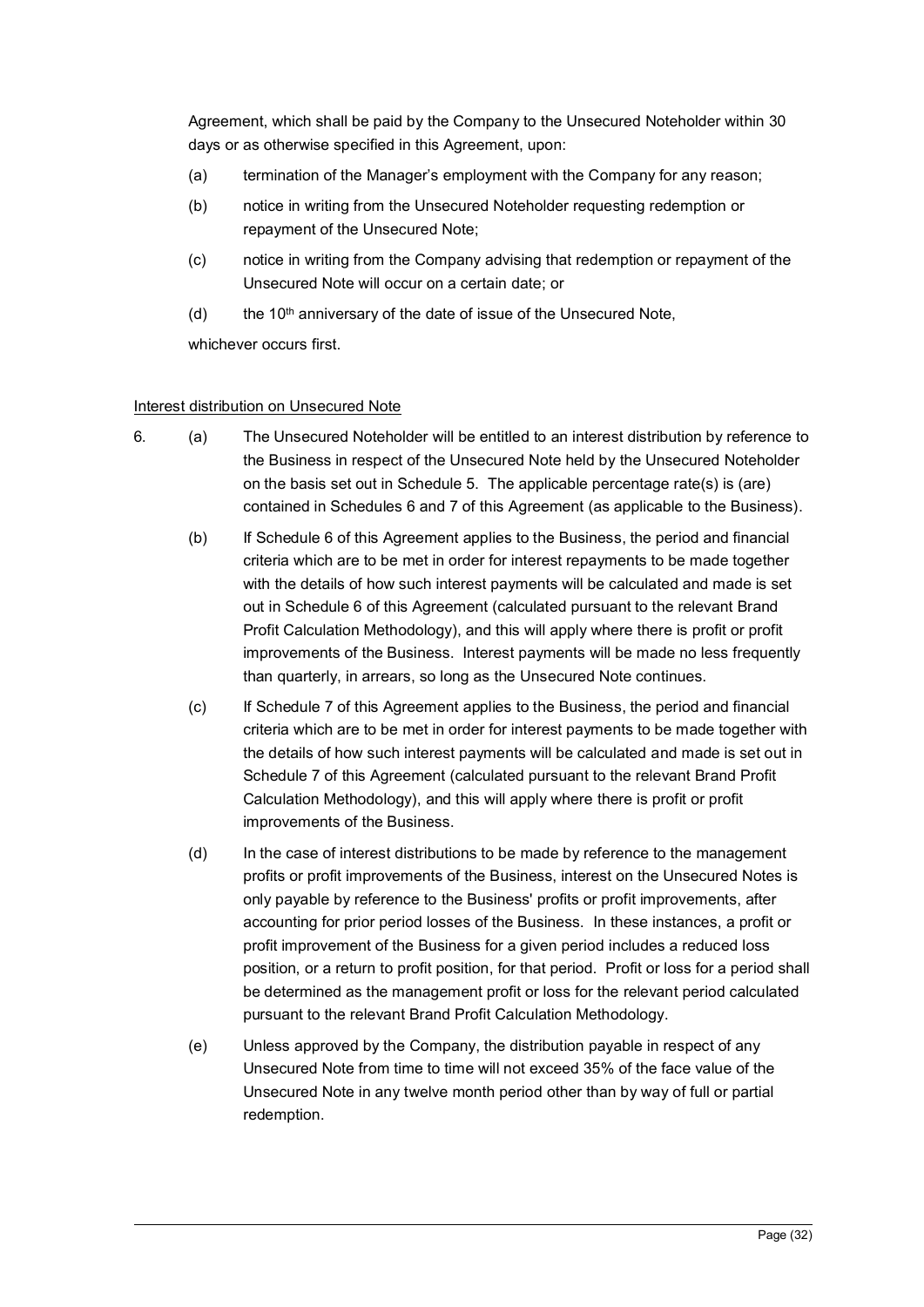#### General

- 7. The Unsecured Noteholder shall not be entitled to voting rights, bonus shares, rights issues or any other rights enjoyed by shareholders of the Company.
- 8. The Unsecured Noteholder is prohibited from assigning, mortgaging or otherwise dealing in the Unsecured Note, without the consent of the Company.
- 9. The Company may at its discretion once the Manager is no longer the Manager of the Business:
	- (a) require the Unsecured Noteholder to redeem all or part of any Unsecured Note it already holds relating to the Business in accordance with clause 5;
	- (b) amend the terms of this Agreement by substituting a new business in Schedule 2; or
	- (c) when the Manager is managing another Company business, allow the Unsecured Noteholder to maintain all or part of the Unsecured Note in the Business under the following conditions:
		- (i) up to 20% (or such higher percentage to a maximum 35% as may be approved by the board of the Company) of management profit, or profit improvement, of the Business may be paid out as interest distributions in relation to all Unsecured Notes attaching to that Business;
		- (ii) the Manager must not hold more than 3 Unsecured Notes at any time;
		- (iii) where a new manager of the Business is appointed, any existing Unsecured Noteholder with respect to that Business may then be required to redeem all or part of their Unsecured Note in accordance with clause 5; and
		- (iv) where there is more than 1 Unsecured Noteholder in the Business, the order of redemption will be, first made in time will be first redeemed or repaid.
- 10. This Agreement and the Unsecured Note to which it relates are entered into and made respectively subject and pursuant to the Deed dated 19 April 2022 (as amended from time to time) between the Company and Melbourne Securities Corporation Limited (ACN 160 326 545) and the provisions of that Deed are incorporated into this Agreement and shall be complied with by the Company and the Unsecured Noteholder. Any terms used in this Agreement which are defined in that Deed have the same meaning here and the terms of this Agreement are Special Conditions under that Deed.
- 11. Any moneys which are not paid by the Company when due under this Agreement or the Deed referred to in clause 10 shall bear interest at the rate which is 3% greater than the base lending rate offered by the Company's principal banker from time to time in respect of loans of \$100,000 and over calculated on a daily basis and a year of 365 days from the date due until paid subject to the terms of that Deed.
- 12. The Manager of a business unit must notify the Company of any change in control of the legal entity which is registered as being the Unsecured Noteholder. In such a case the Company may require either:
	- (a) the Unsecured Note to be transferred to a legal entity of which the manager has effective control; or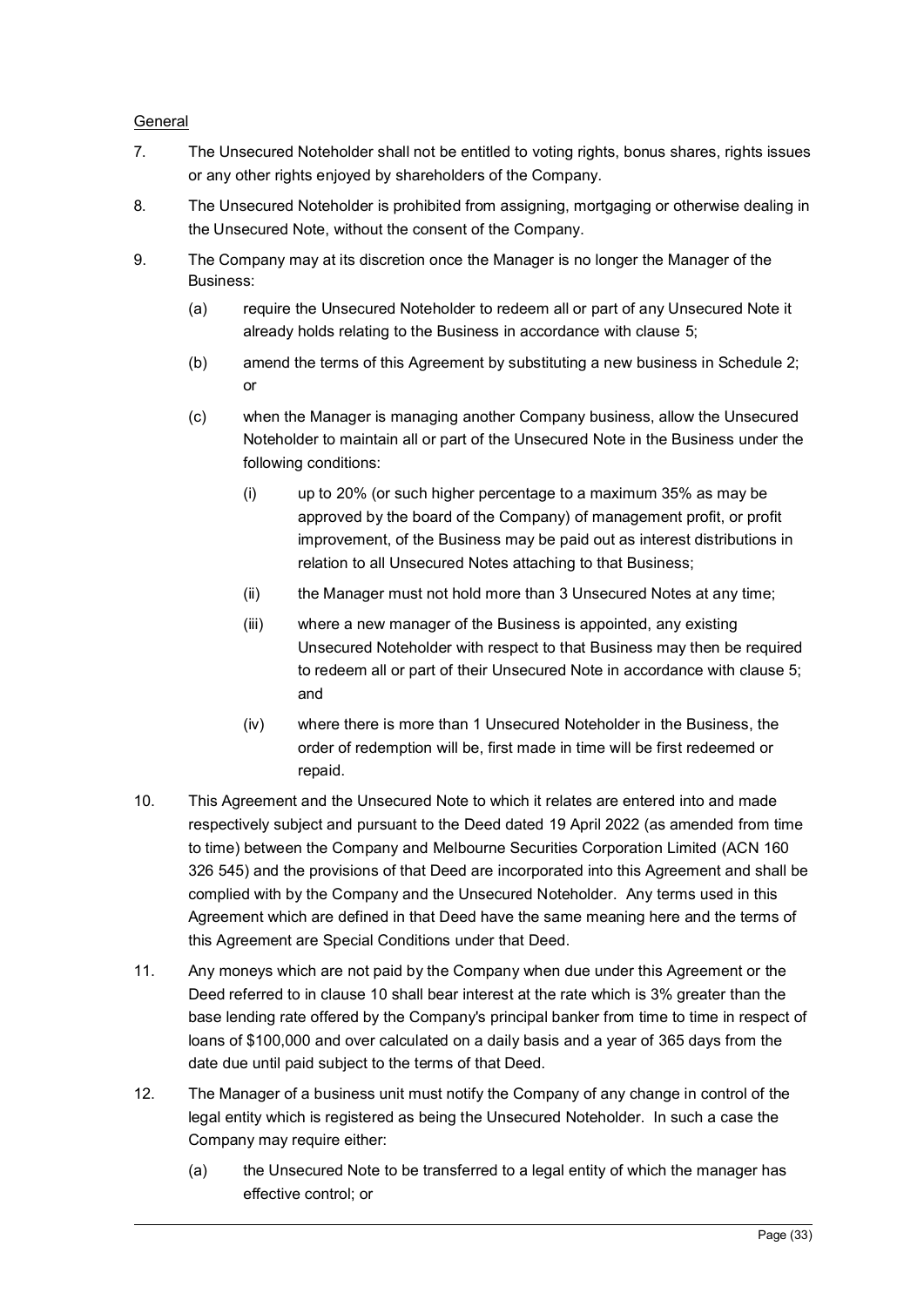(b) that the Manager resume effective control of the legal entity registered as being the Unsecured Noteholder,

within 14 days of being required to do so.

If the Manager does not comply with the Company's requirement, the Company may redeem the Unsecured Note immediately.

- 13. The Manager warrants to the Company that any nominated Unsecured Noteholder which is a non-natural person (for example, a company, family trust or superannuation fund trustee of the Manager):
	- (a) has not contracted with Flight Centre to provide the management services (such as by being "*independent contractor*") to a Flight Centre business in Queensland; and
	- (b) is not engaged in the business of holding or dealing in debt securities.
	- 14. (a) The Unsecured Noteholder agrees that the Company may collect personal information (as defined in the *Privacy Act 1988* (Cth)) about the Unsecured Noteholder in connection with the Unsecured Note(s) to be issued under this Agreement. The Company may collect personal information directly from the Unsecured Noteholder or from the Company's internal business divisions (e.g. Flight Centre Payroll) and/or from the Company's related bodies corporate (e.g. Moneywise Global Pty Ltd (ACN 141 183 815) or P4 Finance Pty Ltd (ACN 151 234 605)).
		- (b) The Unsecured Noteholder agrees that the Company may use such personal information, and disclose it to third parties (which may include overseas recipients), in connection with the issue and management of the Unsecured Note(s). Such third party recipients may include the Company's related bodies corporate, Moneywise Global Pty Ltd (ACN 141 183 815) and P4 Finance Pty Ltd (ACN 151 234 605). Personal information disclosed to Moneywise Global Pty Ltd (ACN 141 183 815) will be handled in accordance with its Privacy Policy at https://www.moneywiseglobal.com/privacy-policy-moneywise-global/. Personal information disclosed to P4 Finance Pty Ltd (ACN 151 234 605) will be handled in accordance with its Privacy Policy at http://www.p4finance.com/sites/p4finance.com/files/P4-Privacy-Policy.pdf?20210721& sm\_au\_=iVVgFS6VVgvJMFB7.
		- (c) Without limiting the above, the Unsecured Noteholder agrees that the Company may disclose personal information of the Unsecured Noteholder to Melbourne Securities Corporation Limited (ACN 160 326 545) (*MSC*). MSC collects personal information about the Unsecured Noteholder for the primary purpose of providing trustee services to the Company and for ancillary purposes detailed in MSC's Privacy Policy. MSC may disclose personal information, such as name and contact details, along with relevant account information, to its related bodies corporate, the Company, professional advisers, and/or as otherwise instructed by the Company. MSC is also permitted to collect and disclose personal information when required or authorised to do so by law. MSC is not likely to disclose personal information to overseas recipients. Personal information held by MSC will be used in accordance with MSC's Privacy Policy. MSC's Privacy Policy contains information about how an individual may access or correct their personal information held by MSC and how they may complain about a breach of the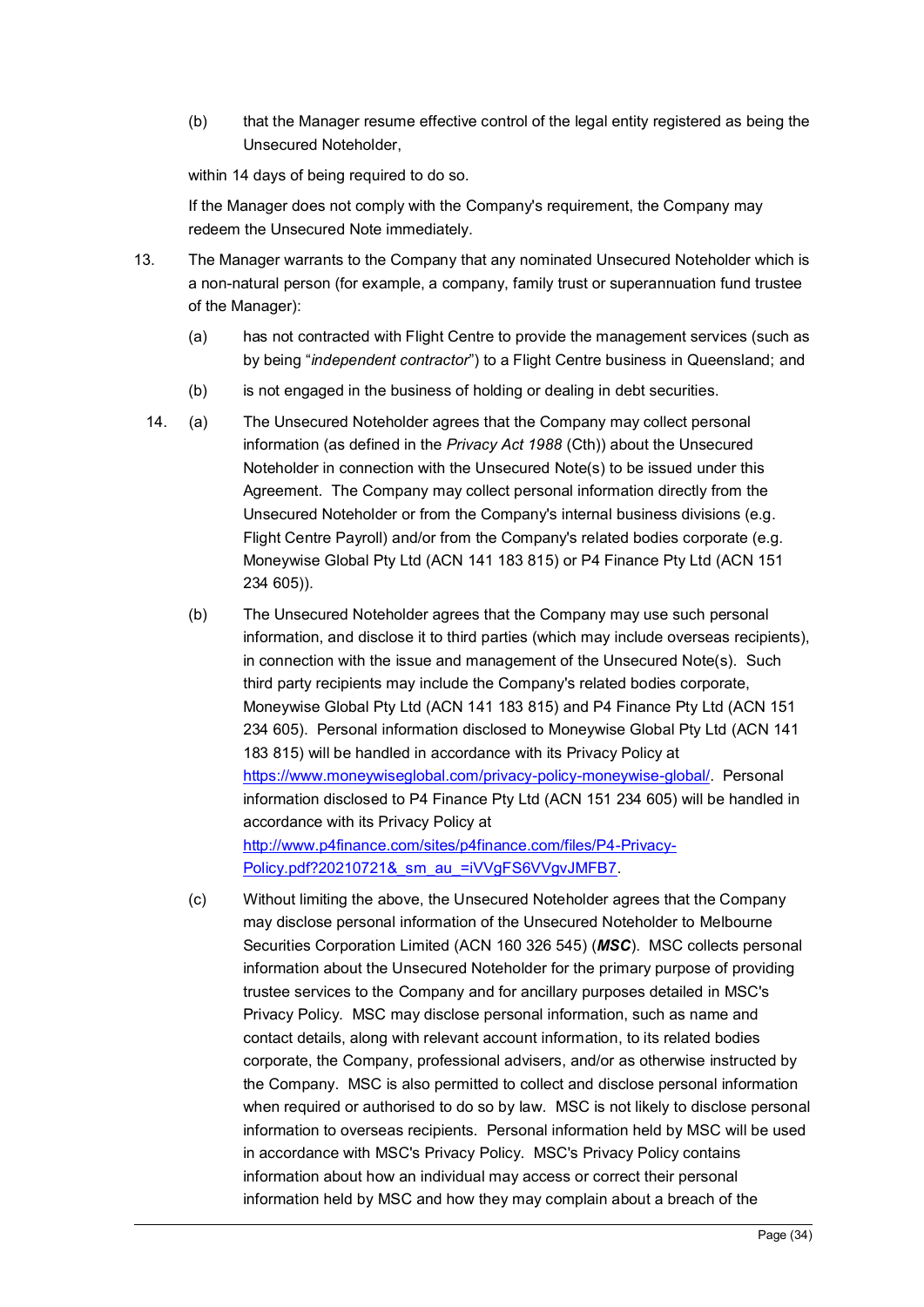Australian Privacy Principles by MSC. MSC's Privacy Policy is available at https://www.msc.group/privacy-policy/.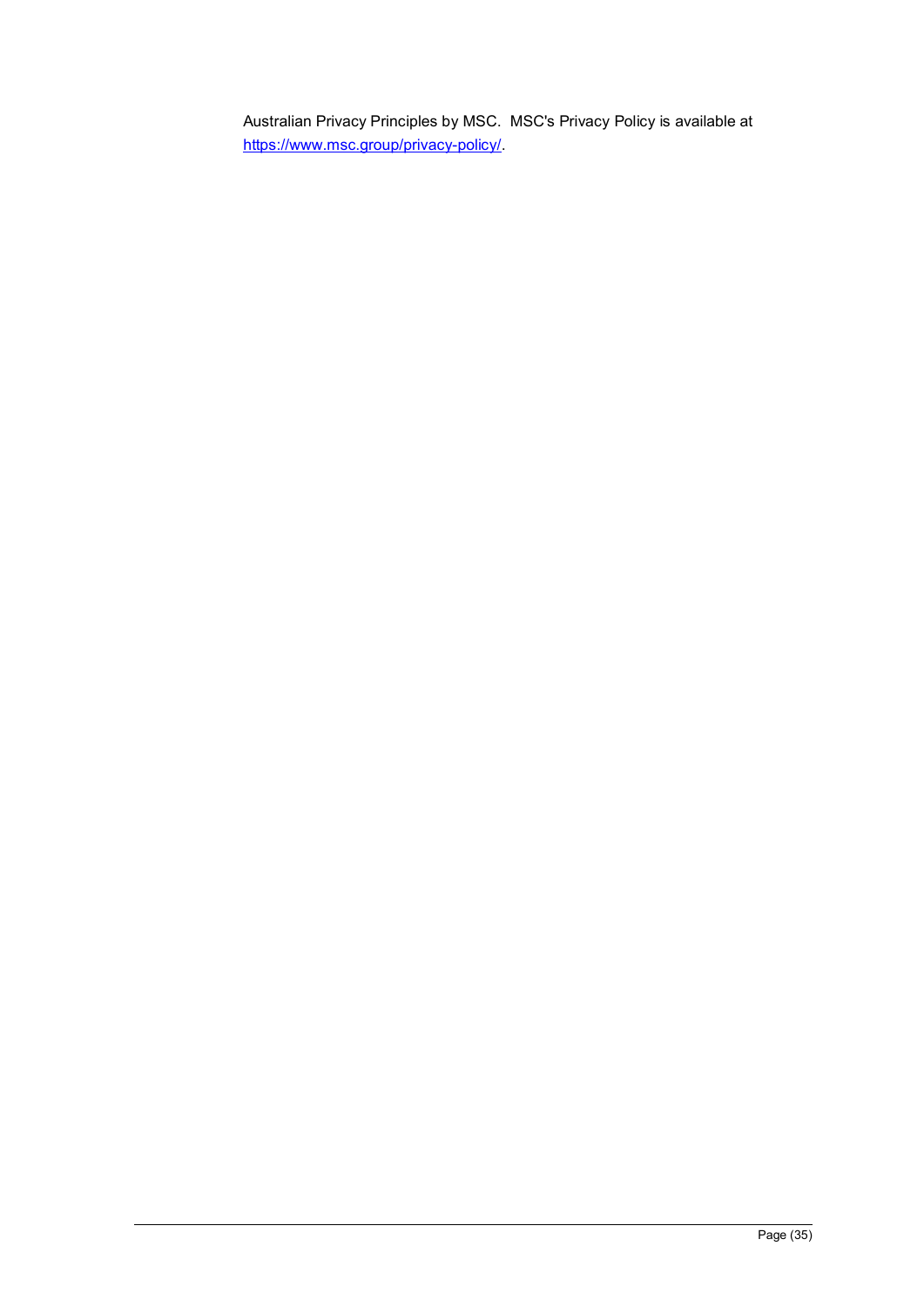SCHEDULE 1. The Unsecured Noteholder is:

SCHEDULE 2 The Business is: SCHEDULE 3. The Manager is: SCHEDULE 4 The face value of the Unsecured Note is:  $\$\$$ 

SCHEDULE 5.

The Brand Profit Calculation Methodology relevant to the Business is:

## [**INSERT NAME OF RELEVANT BRAND AND THE NAME AND VERSION NUMBER OF THE BRAND PROFIT CALCULATION METHODOLOGY BEING USED**]

The Unsecured Noteholder will be entitled to an interest distribution by reference to the profits of the relevant Business in respect of the Unsecured Note held by the Unsecured Noteholder on the following basis:

- 1. Where Schedule 6 applies, the percentage as set out in Schedule 6, of the management profits, or profit improvement of the Business, as calculated pursuant to the relevant Brand Profit Calculation Methodology, will be paid to the Unsecured Noteholder. For a Business to which Schedule 6 applies, the frequency of these interest payments will be no less frequently than quarterly, always in arrears, so long as the Unsecured Note continues.
- 2. Where Schedule 7 applies, Schedule 7 sets out the period and circumstances in which an interest payment will be made where there is profit or profit improvement of the relevant Business, as calculated pursuant to the relevant Brand Profit Calculation Methodology, and this will be paid to the Unsecured Noteholder. For a Business to which Schedule 7 applies, details of how interest payments will be calculated and the frequency of such payments is as set out in Schedule 7, subject always to being calculated pursuant to the relevant Brand Profit Calculation Methodology.
- 3. For the avoidance of doubt, a profit improvement of the Business for a given period includes a reduced loss position, or a return to profit position, for that period.
- 4. For the purposes of the above, profit, loss, or profit improvement of the Business for any period shall be determined as the management profit or loss for the relevant period, calculated in accordance with the relevant Brand Profit Calculation Methodology.
- 5. The Brand Profit Calculation Methodology is determined by the Chief Financial Officer of the Company. The Company will notify the Unsecured Noteholder of any major change in the Brand Profit Calculation Methodology. The Brand Profit Calculation Methodology for each brand of the Company will be determined by the Chief Financial Officer of the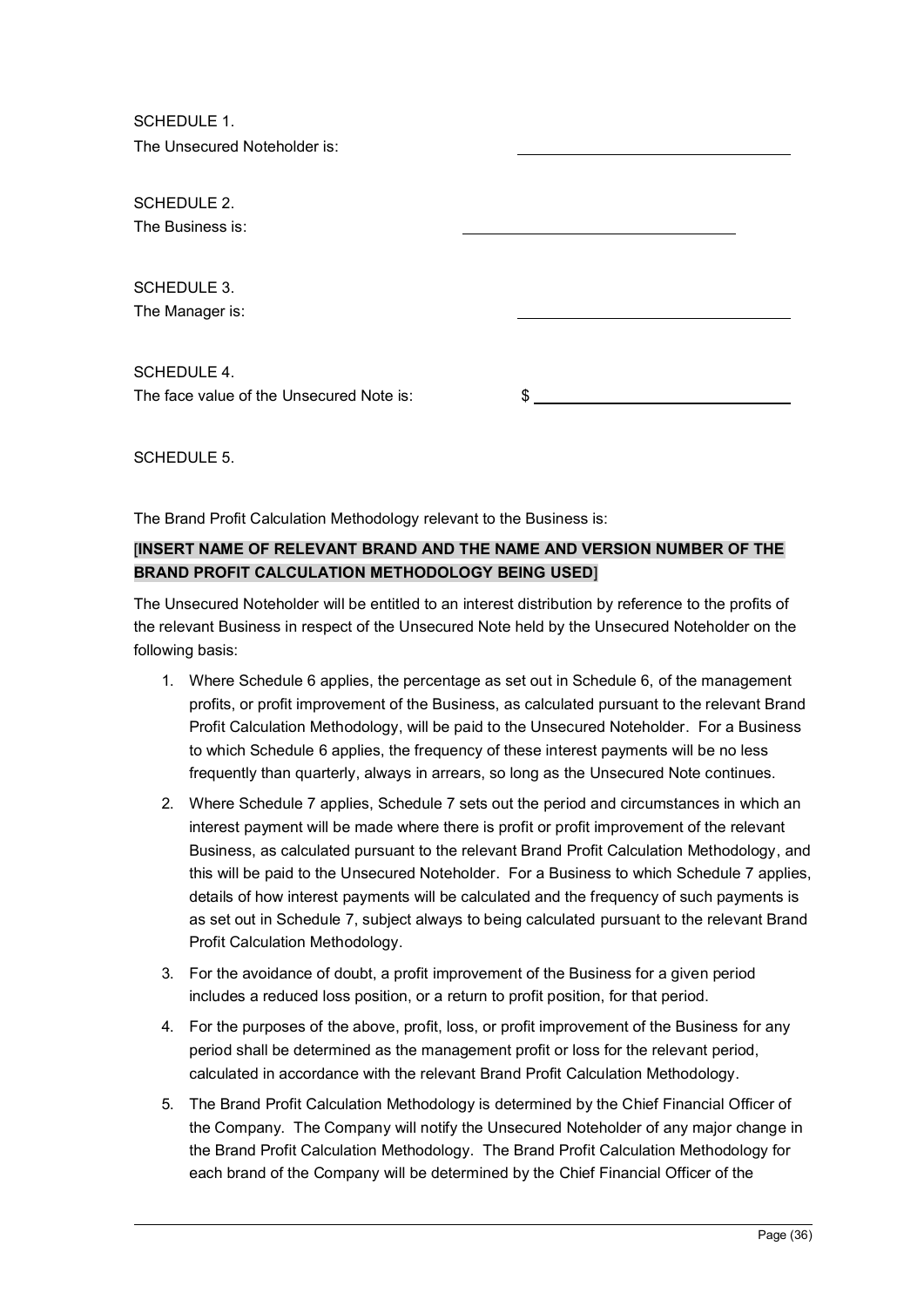Company, and may be varied from time to time (with prior notice to each Unsecured Noteholder).

## SCHEDULE 6.

The percentage to be used in the calculation of interest distributed during the term of this Agreement is:

%.

#### SCHEDULE 7.

Further details of the interest distribution which is payable where there is profit improvement of the Business are as follows (or as set out in the attached appendix to this Schedule 7):